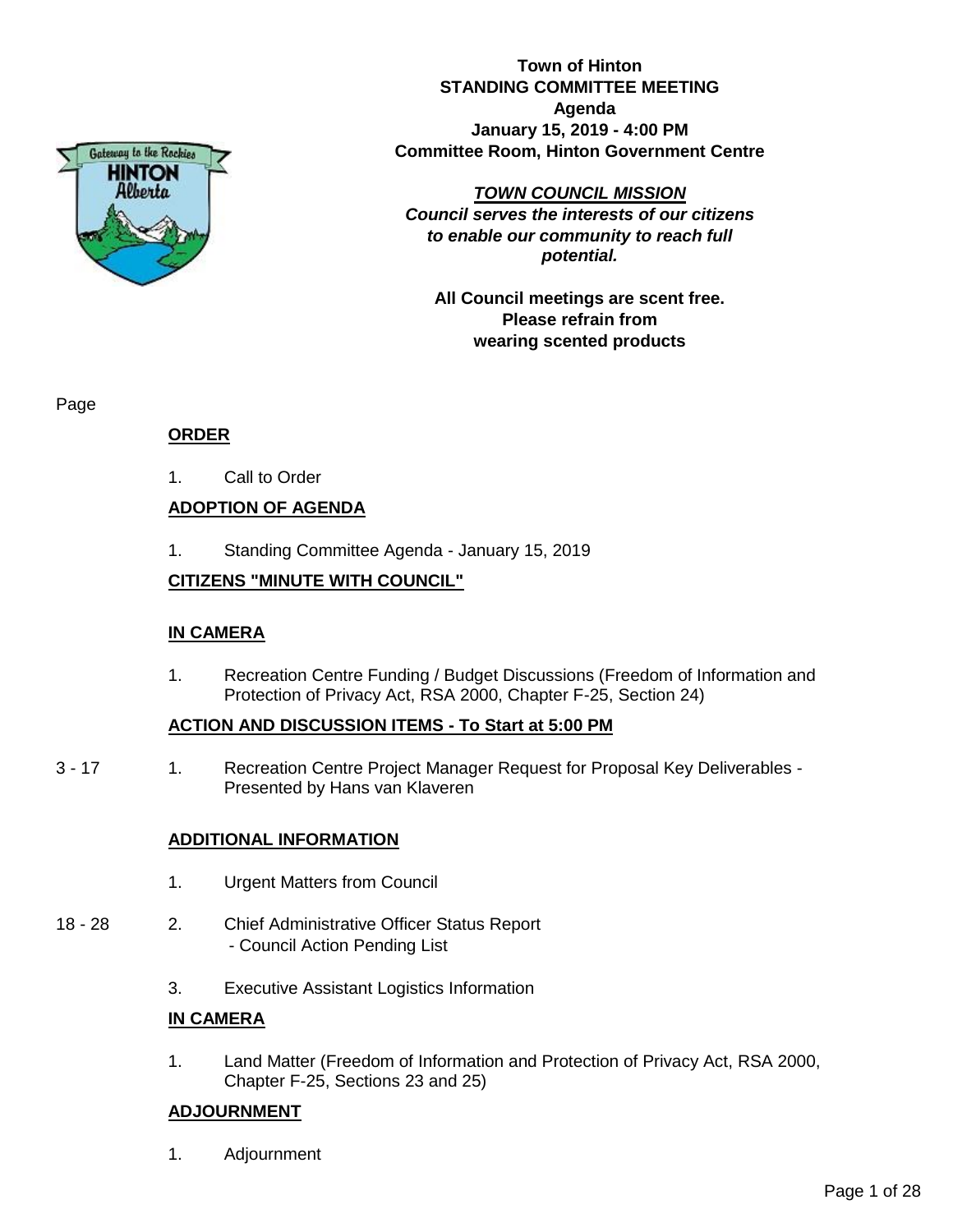STANDING COMMITTEE MEETING Agenda January 15, 2019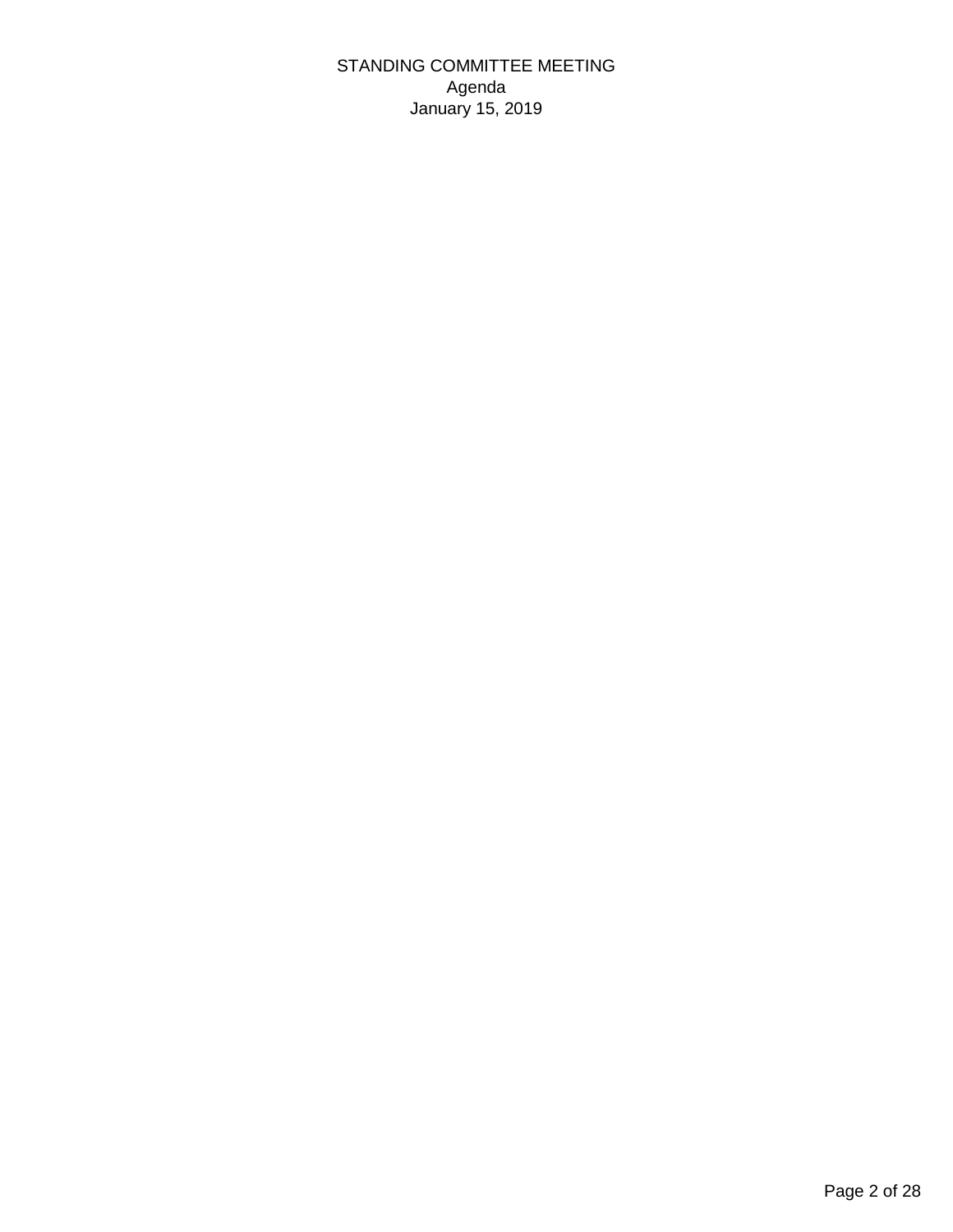

# **TOWN OF HINTON DIRECTION REQUEST**

**DATE**: January 10, 2019 **TO: STANDING COMMITTEE MEETING OF JANUARY 15, 2019 FROM:** Hans van Klaveren, Interim Director of Community Services Heather Waye, Interim Parks, Recreation & Culture Manager Diana Daley-Beckford, Interim Director of Planning and Development **APPROVED BY:** Martin Taylor, Chief Administrative Officer **RE**: **Recreation Centre Project Manager Request for Proposal Key Deliverables**

# **Purpose**

This item is before Council as directed at the October 11, 2018 Standing Committee Meeting to bring back the Request for Proposal (RFP) Key Deliverables and budget implications to retain a Recreation Centre Project Manager. Council will have the opportunity to discuss the provided information regarding the retaining process, which includes a pre-qualification component through a Request for Pre-Qualification (RFPQ).

Administration seeks direction to proceed with the RFPQ - DRAFT - (Attachment 1) to finalize the RFPQ and RFP in order to retain a Recreation Centre Project Manager in the first quarter of 2019. The budget allocation carried forward in the 2019 One-Time Operational Budget will need to be complemented with an additional budget being brought to Council for approval.

## **Issue**

The Dr. Duncan Murray Recreation Centre revitalization is a project with significant financial implications and a high impact to recreational service levels for the community and residents of Hinton.

The original process of the Recreation Centre study lead to the development of an 11-step implementation plan that was presented to Council in the fall of 2018. The forming of a Steering Committee had been discussed previously and is currently put on hold in order to retain a Project Manager as per Council's direction. The budget of \$200,000 (One-Time Operational Budget 2018) has been partially spent to produce and present the 11-step implementation plan, with the remainder in the amount of \$ 184,387 carried forward to 2019.

Professional project management is a service that can be provided by a variety of individuals, small firms or big corporations that operate in this specialized construction segment. For our Recreation Centre project, we are, in the best interest of the community of Hinton, looking for the optimal fit which means a Project Manager (PM) with the capacity, background and ability to deliver all requirements, described as Key Deliverables in a RFPQ and RFP.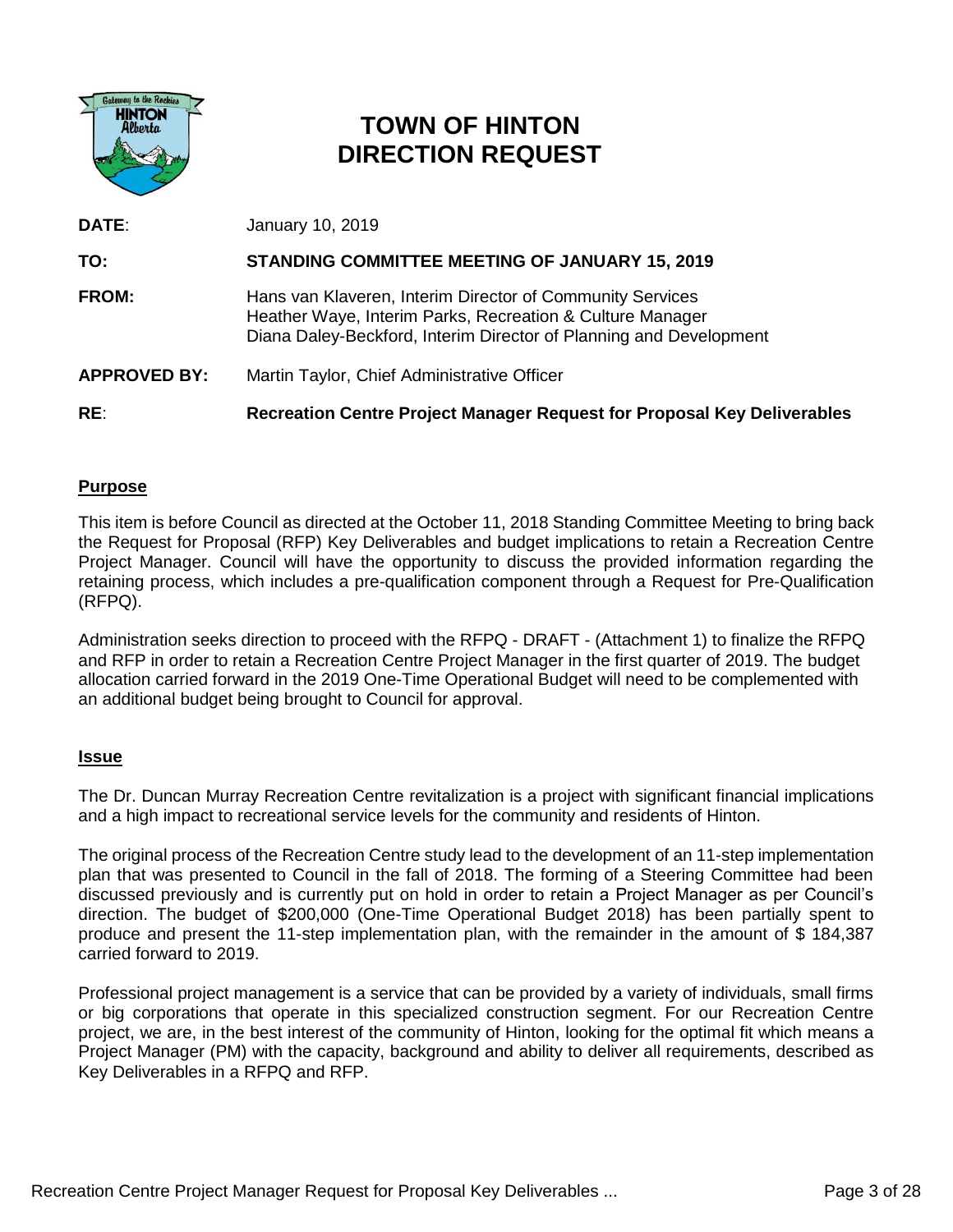# **Administration Comments on Situation / Options**

Putting out a Request for Pre-Qualification will allow us to pre-qualify the best candidates and determine a limited number of top applicants that will be invited to respond on a full Request for Proposal. The proponents will be required to lay out their expertise, experience, plan and actions, related to the key deliverables. We anticipate that this process will allow us to award the Project Management task to a successful candidate in the first quarter of 2019.

Key Deliverables is a term used in project management to describe a tangible or intangible product or service produced as a result of the project that is intended to be delivered to a customer. The Key Deliverables that are expected from the PM are described in the RFPQ under 3.1 Phase one and 3.2 Phase two.

The allocation for the cost for the project management of the first phase (managing from current stage to schematics design completion in order to go to tender) is \$ 184,387 which is the remainder amount of 2018 carried forward in the 2019 One-Time Operational Budget. The costs for project management of the second phase (managing tenders, detail design and construction up to final project completion) is estimated to be in the order of \$120,000 – \$150,000 per year based on full time commitment. The final number will be determined, using the RFP responses, in Fall 2019 and be brought forward as a One-Time Operational Budget expense for 2020-2022 to be funded by the One-Time Operating Reserve.

Options for Council's consideration:

- 1. Direct Administration to proceed with the RFPQ and RFP process in order to retain a Recreation Centre Project Manager in the first quarter of 2019, utilizing the carry forward of \$ 184,387 allocated in the One-Time Operational Budget 2019 and that an additional amount for project management for phase two, determined through the RFP process, be brought back to Council for approval and awarding at a future date.
- 2. Direct Administration to bring the Key Deliverables of a RFPQ and RFP and budget implications to retain a Recreation Centre Project Manager, including Council's requested revisions to a future Standing Committee Meeting for further discussion and direction.
- 3. Accept the report for information.
- 4. Provide alternative direction to Administration.

### **Administration's Conclusion / Recommendation**

The Project Manager will work closely with the, to be established, Steering Committee. The PM will provide reporting, so Councilors can make well informed and vision-based decisions at key moments. Services and products such as the actual architectural detail design drawings, engineering reports and geotechnical work are not included in the scope and costs for the PM.

In order to advance the Recreation Centre project Administration recommends that:

Council directs Administration to proceed with the RFPQ and RFP process in order to retain a Recreation Centre Project Manager in the first quarter of 2019, utilizing the carry forward of \$ 184,387 allocated in the One-Time Operational Budget 2019 and that an additional amount for project management for phase two, determined through the RFP process, be brought back to Council for approval and awarding at a future date. (Option 1)

## **Attachment(s)**

1. Request for Pre-Qualification (RFPQ) - DRAFT -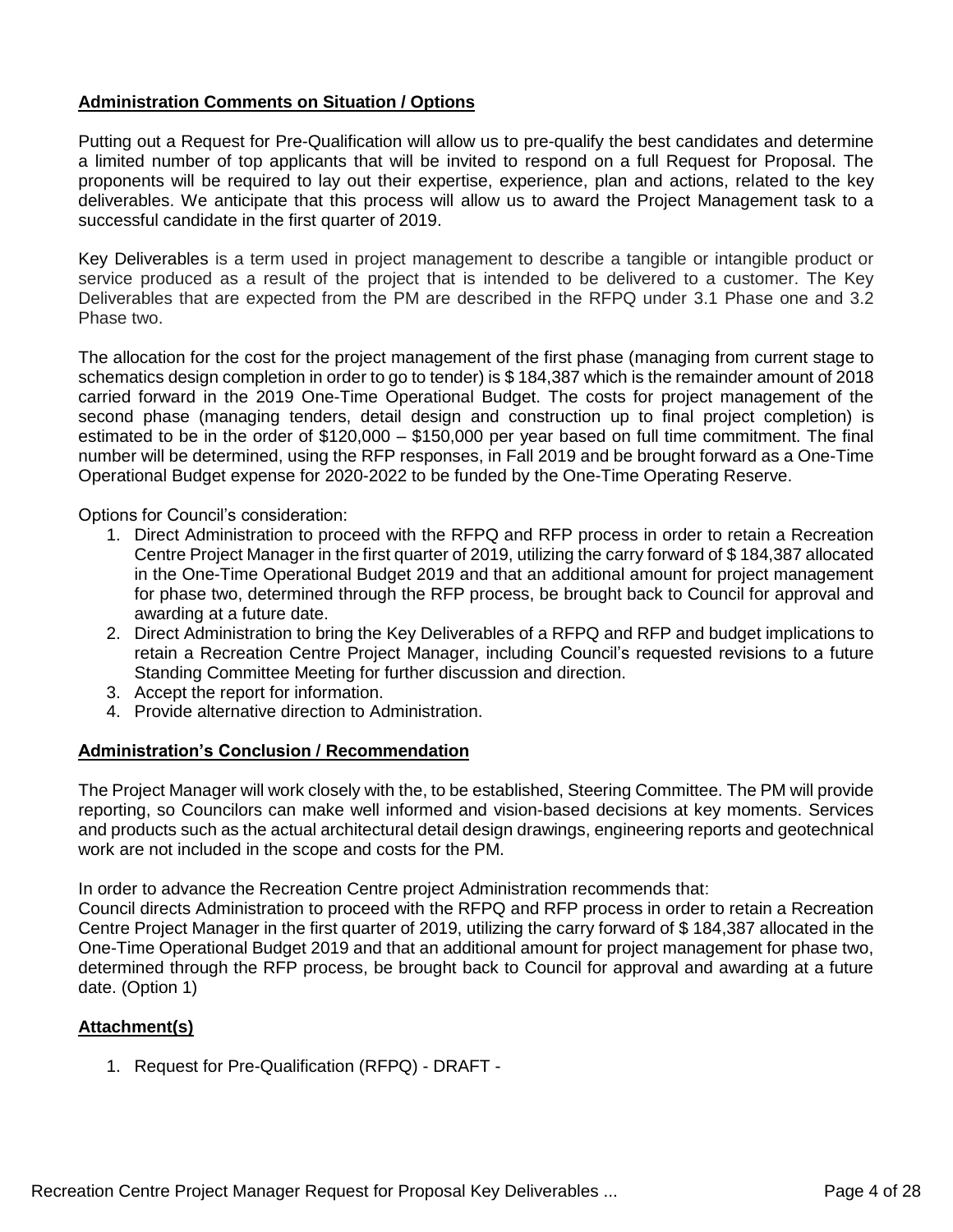

# **Request for Pre – Qualifications (RFPQ)**

# **Hinton Recreation Centre Project Management Services**

Town of Hinton 2<sup>nd</sup> Floor, 131 Civic Centre Road Hinton, Alberta T7V 2E5

# **Closing date and time:**

**Submissions** must be received before 2:00 PM Mountain Standard Time on March 15, 2019

# **Submission location**

**DIGITALLY**

Via email to Hans van Klaveren at [hvanklaveren@hinton.ca](mailto:hvanklaveren@hinton.ca)

# **Inquiries:**

Hans van Klaveren Phone: 780-865-6022 Email: [hvanklaveren@hinton.ca](mailto:hvanklaveren@hinton.ca)

Release Date: February15, 2019

Page | 1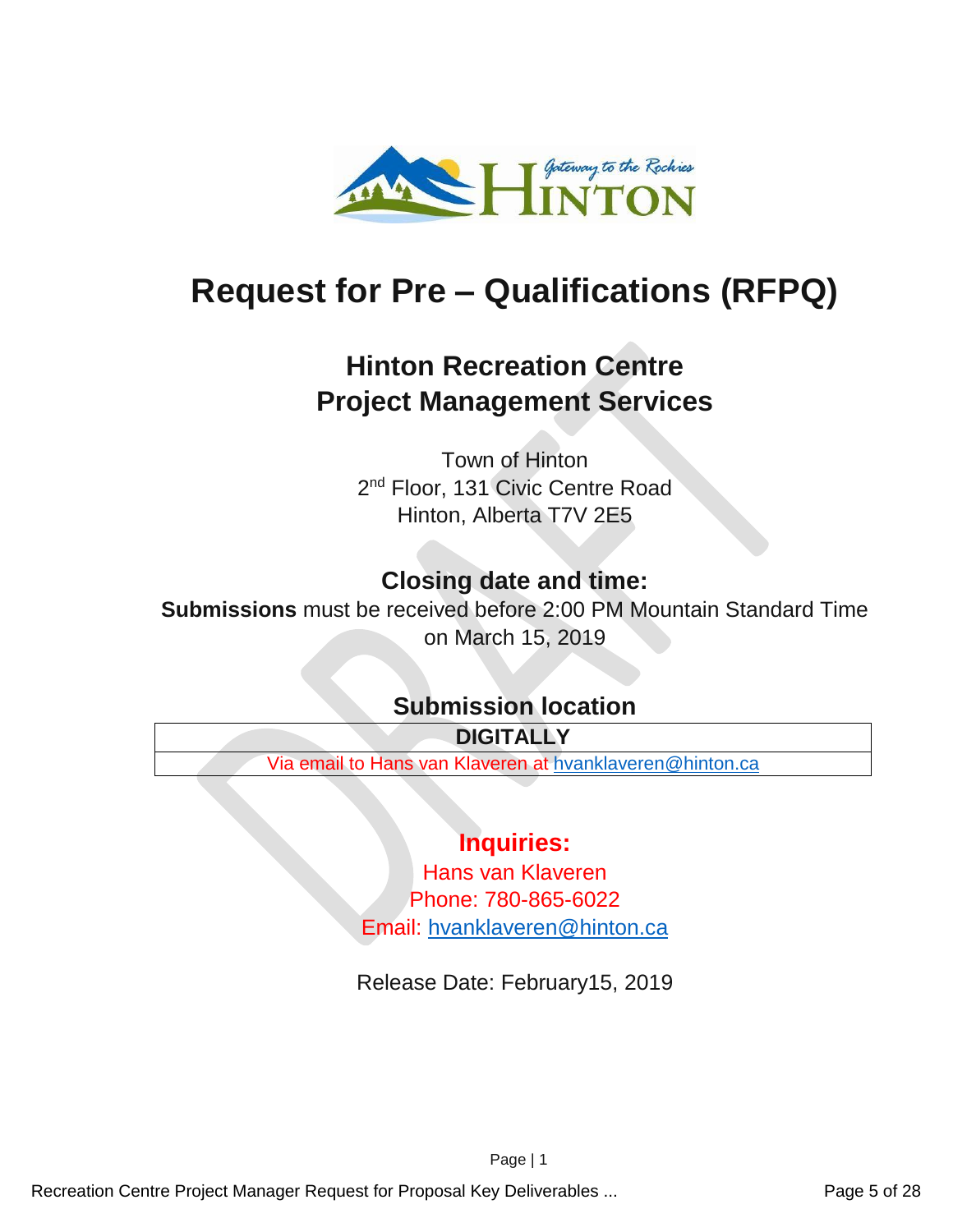

# **1.0 DEFINITION OF TERMS**

Whenever used in the Request for Pre-Qualification (RFPQ), including any forms to be included as part of any documentation, the following words shall be deemed to have meanings as indicated below:

"County" means Yellowhead County, a municipal corporation duly constituted under the laws of Alberta.

"Evaluation Team" means the group of individuals who will evaluate proposals on behalf of the Town of Hinton. Its membership will be at the Town's discretion.

"Proponent," means an organization or Consortium responding to this RFPQ in the hopes of performing the services outlined herein.

"Qualified Proponent" means a Proponent possessing the qualifications described in this RFPQ

"RFPQ" or "Request for Pre-Qualifications" means this Request for Pre-Qualifications including all addenda, forms or submission.

"Steering Committee" means the chief agent of the Town throughout the project, which will provide guidance and direction to the Successful Proponent. Its constitution will be at the Town's discretion, but it will likely consist of a group of key decision makers from the Town, Council, community and County.

"Submission" means a statement of qualifications submitted in reply to this RFPQ

"Successful Proponent" means a person, firm or company that is ultimately contracted by the Town, as a result of the RFPQ and the subsequent RFP processes.

"Town" means the Town of Hinton, a municipal corporation duly constituted under the laws of Alberta.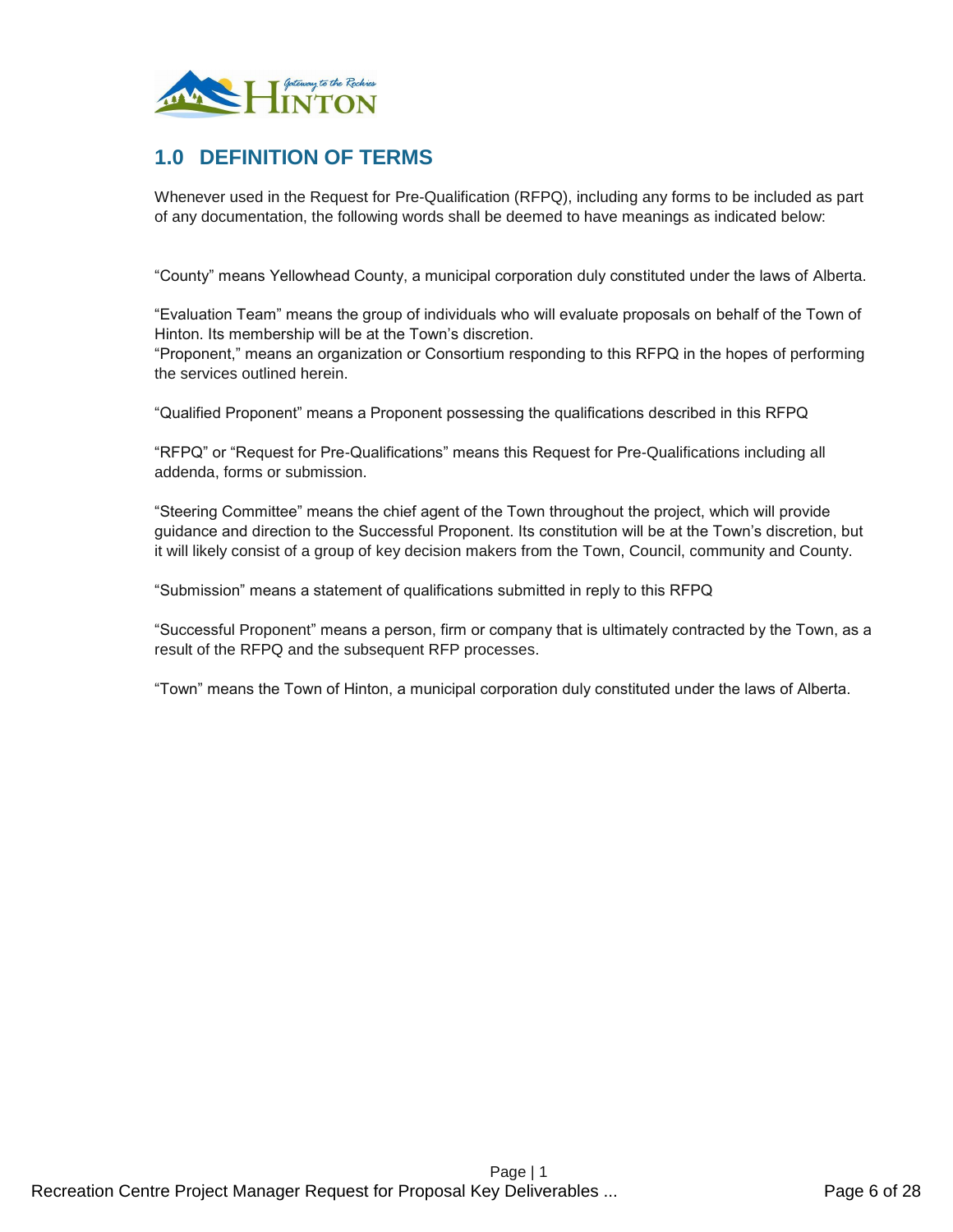# **2.0 INTRODUCTION**

The Town of Hinton is seeking submissions from Proponents to provide Project Management Services for the proposed development of a renovated Recreation Centre to meet community recreation needs.

Based on the review of the RFPQ Responses, the Town intends to issue an RFP to Qualified Proponents. The eventual aim is to obtain a Project Manager who will represent the Town's interests in delivering this project through all its phases, as noted in the next section.

This RFPQ is your opportunity to demonstrate that you have the ability to deliver the requirements of both phases in the future RFP.

# **3.0 FUTURE RFP PROJECT OBJECTIVES**

The Successful Proponent will be responsible to carry out the project at the existing Recreation Centre site. This project will not be possible to construct without demolition of certain components of the existing facility and closing the facility during construction is not a tenable option to the community.

Outlined below are the project anticipated phases to be included in the future RFP.

### **3.1 Phase one: Implementation Plan**

 The development of an implementation plan is needed to advance the Recreation Centre project from previous studies.

This implementation plan should encompass the following steps:

- Coordination with a Steering Committee to achieve project objectives. Maintaining the relationship among Committee members and other stakeholders is of paramount importance.
- Confirm Recreation Centre Program
- Develop a funding plan
- Confirm facility operating model and management structure
- Upon request, hold public and stakeholder engagement sessions to determine community needs
- Determine sustainability goals and policies
- Pre-Construction (Schematic Design, Geotechnical Study and cost estimate)

### **3.2 Phase two: Detail Design, Materials List, Quantity Sheets, Detail Cost Estimate, Tender. Construction and Post Construction**

- Ensure Municipal, Provincial, and Federal codes, bylaws and regulations are met.
- Ensure consideration for industry standards and best practices as related to the natatorium and its auxiliary components.
- Ensure tendering processes present opportunities for local businesses, trades and services.
- Obtain all necessary consents, approvals, licenses and permits necessary for the Project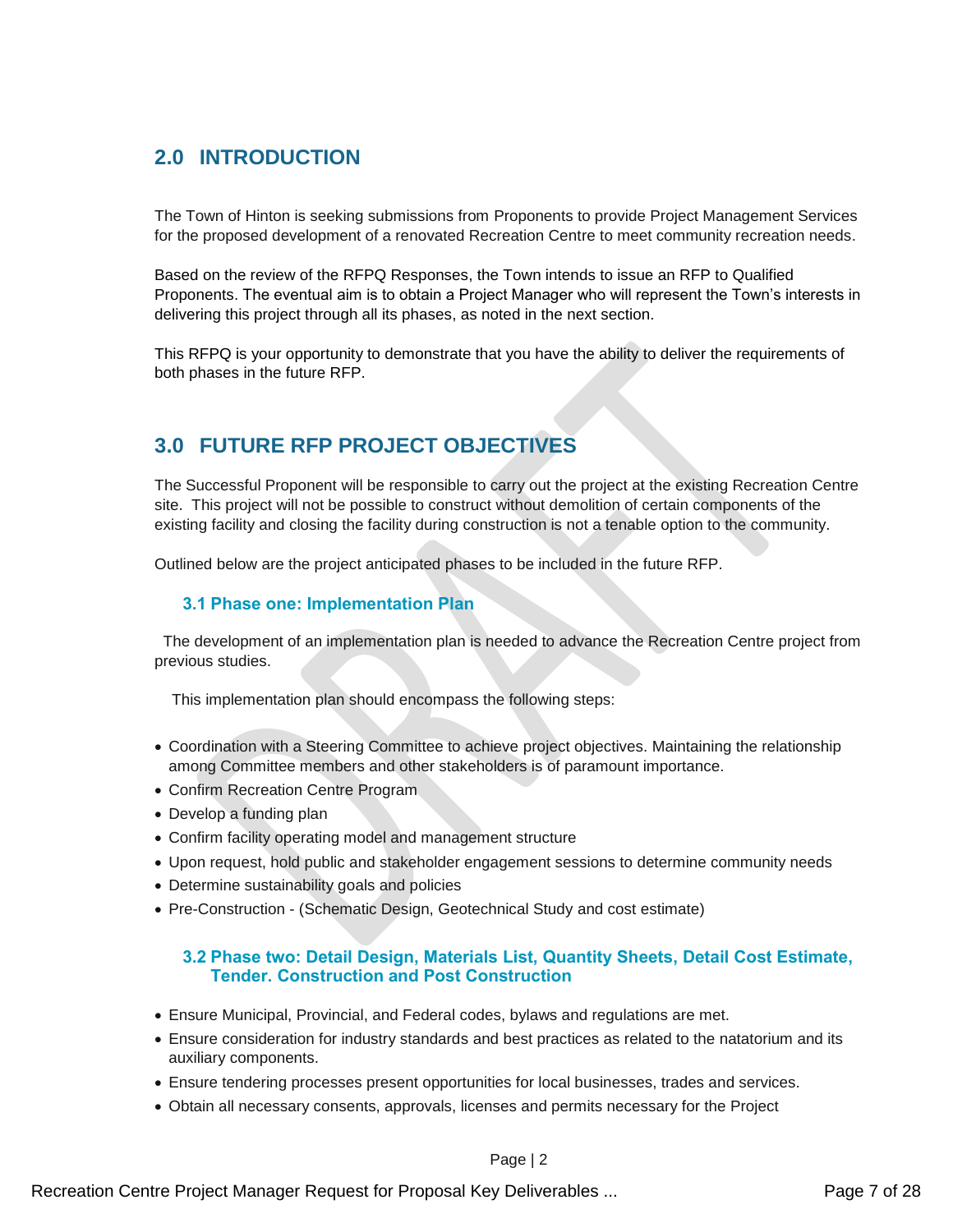- Identify, negotiate and complete agreements with all required sub-contractors and professional service providers such as architects, surveyors, designers, engineers etc.
- Oversee the Tender and award process.
- Prepare a detailed Project schedule that identifies the necessary major tasks and/or benchmarks during the design process. Estimate the time required to accomplish each major task, including those associated with design review. This Project schedule shall be updated throughout the design process.
- Prepare a companion document that identifies potential risk issues that could negatively impact the Project budget or schedule. The successful Proponent shall help to develop strategies to mitigate these risks and their impacts. The risk assessment document shall be updated throughout the design and construction process.
- Participate in a project kick-off meeting to formulate a design statement in which major project goals and implementation are identified, confirm roles and responsibilities related to project management and communication.
- Construction Contract Administration
- Monitor and control all construction costs.
- Project cost tracking and accounting.
- Provide regular progress reports or as directed.
- Ensure that all as-built drawings, maintenance manuals, operating instructions and warranties are obtained for the Project.
- Maintain a close relationship with the Town to ensure a smooth and proper takeover of the Project at commissioning.
- Provide administration and assistance to the Town as required in the post construction phase including follow up on deficiencies, warranty items, commissioning and similar.

# **4.0 RFPQ QUALIFICATIONS**

All Proponents must have been engaged in a **minimum of two (2) Recreation Centre projects for municipalities in the past ten (10) years.** Evidence of this experience and ability shall be included in the submission.

The Successful Proponent shall be highly skilled with related experience in the following areas discussed below:

- Budgeting
- Fundraising
- Programming
- Public & Stakeholder Communications and Engagement
- Liaising with elected officials
- Design preliminary and detailed
- Project supervision/contract management & administration
- Site safety program
- Construction progress payments
- Progress reports
- Reports to council and steering committee

Recreation Centre Project Manager Request for Proposal Key Deliverables ... Phone 1944 Recreation Centre 8 of 28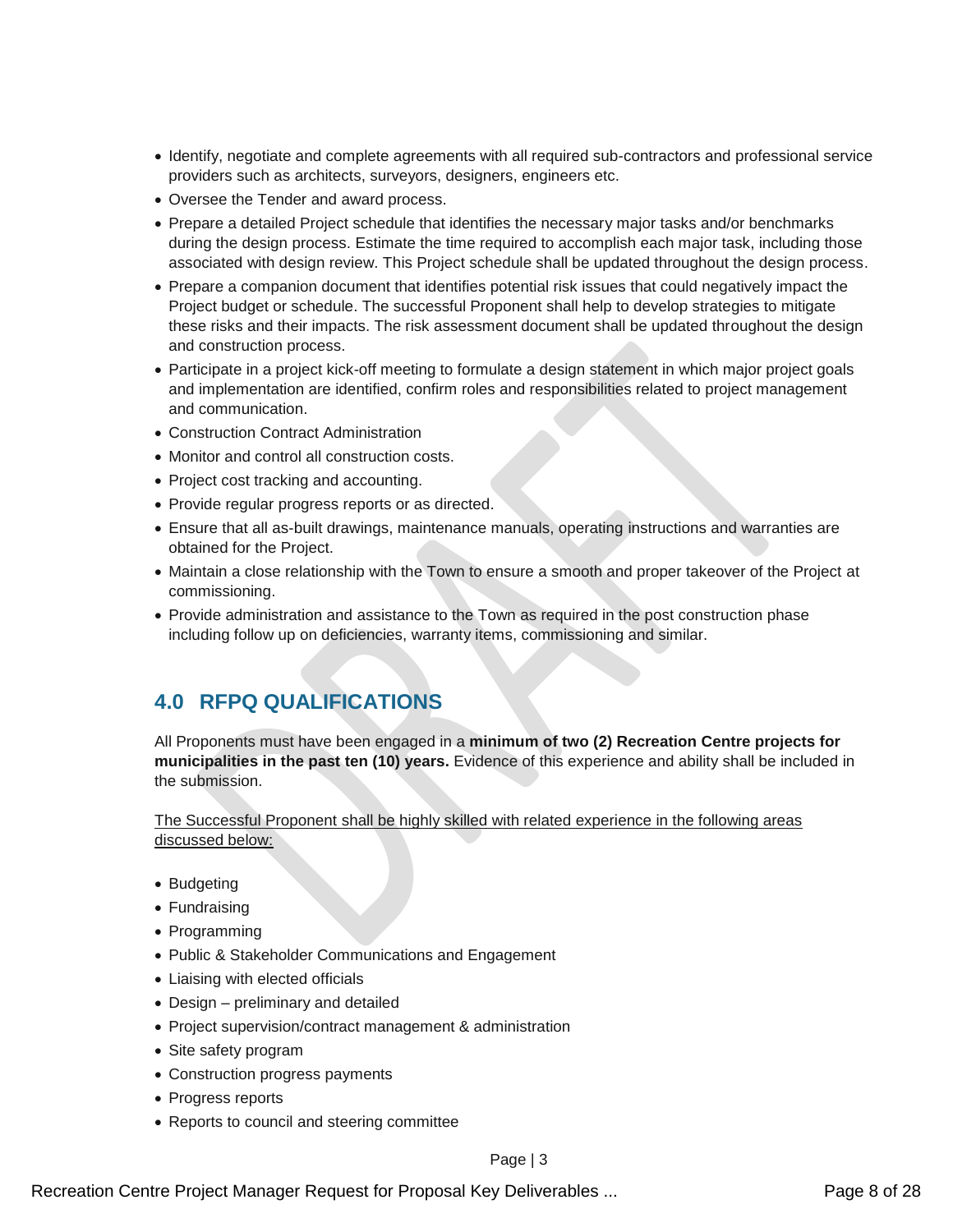- Commissioning
- Warranty inspections
- Release of hold back
- Control of scope and price

# **5.0 ESTIMATED TIME FRAMES**

The following timetable outlines the anticipated schedule for the RFPQ. The timing and the sequence of events resulting from the Request for Qualifications may vary and shall ultimately be determined by the Town of Hinton.

| Event                             | <b>Anticipated Dates</b> |
|-----------------------------------|--------------------------|
| Request for Qualifications issued | D-Day                    |
| Proponent Submissions due         | $D$ -Day + 4 weeks       |
| Town Review and Evaluation        | $D$ -Day + 8 weeks       |
| Short-listed Proponents confirmed | $D$ -Day + 10 weeks      |

# **6.0 RFPQ STATUS AND FUTURE WORK**

At any time, the Town may, for any reason, abandon this RFPQ process, reject an RFPQ submission, or request clarification or modification to an RFPQ submission. Issuance of this RFPQ in no way constitutes an agreement by the Town to issue RFP or award Contracts to any Proponent or to pay costs incurred by Proponents in preparing a submission or for any reason in relation to this RFPQ.

The submissions and accompanying documentation submitted by Proponents become the property of the Town and will not be returned.

Nothing in this document should, in any way, be construed to be a condition or terms of the yet to be issued RFP. The Town reserves the right, in its sole discretion, to change the scope or conditions of the program or this procedure, in any manner, or to discontinue the RFPQ process completely. The RFP that is issued to Qualified Proponents, and its documentation alone, and not this RFPQ, shall govern the scope, terms and conditions of the eventual construction project.

The Town reserves the right, in its sole discretion, to disqualify any Proponent which fails to provide all information as required by this RFPQ.

# **7.0 SUBMISSION REQUIREMENTS**

- The closing date, time and location are indicated on the cover of this RFPQ. Submissions will not be opened publicly.
- Proponents shall submit **the complete submission** in PDF format, this includes all related attachments.
- The entire submission is to be submitted electronically via email. Paper or Facsimile submissions shall not be accepted.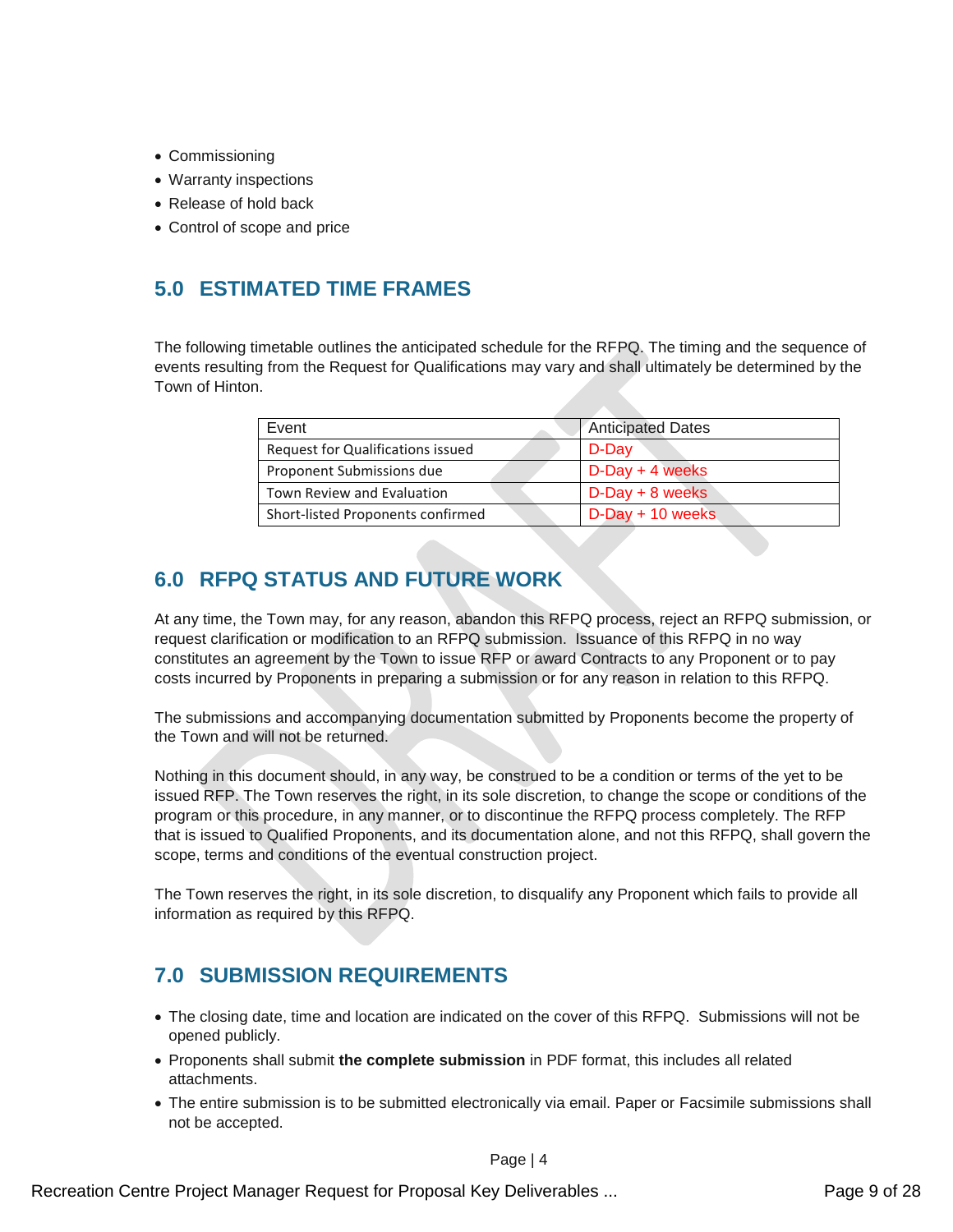- All submissions are to be emailed to Hans van Klaveren at [hvanklaveren@hinton.ca](mailto:hvanklaveren@hinton.ca) with permissions to print.
- The subject line of this email shall be "RFPQ Hinton Recreation Centre Project Management Services"
- Length of submission: The body of your statement of qualifications may not exceed 15 pages on 8.5 X 11 letter – size paper.
- Font shall be Arial 11 point.
- Include a section outside of the body of your Submission for CVs.
- In addition to the body and the CVs you may attach Appendices. Appendices will not necessarily be read or evaluated.

### **Proponents are to note that the time / date stamp on the receiving email will be considered a record of the submission date and time.**

Page | 5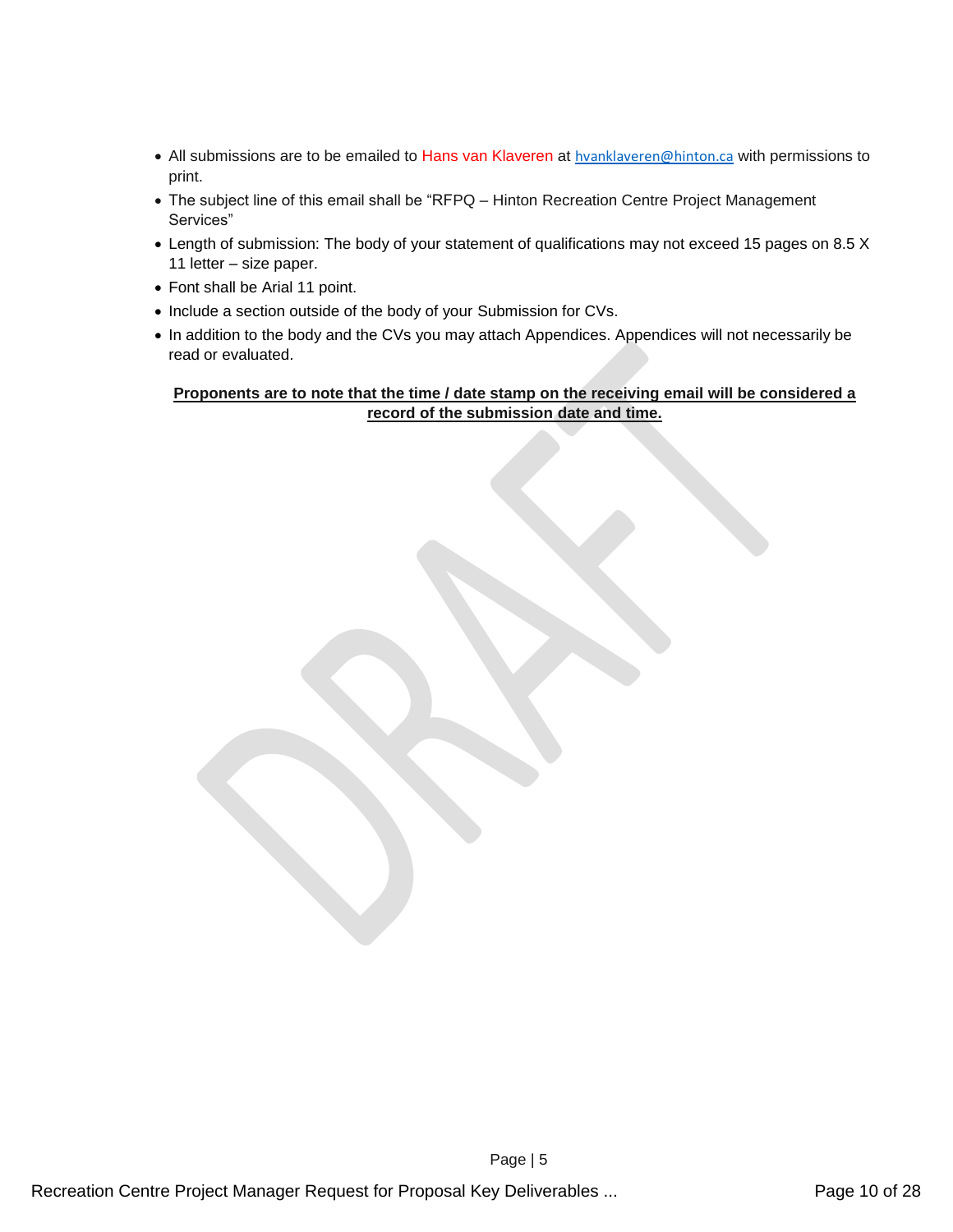# **8.0 Evaluation Criteria**

Review and evaluation of the RFPQ submissions will encompass the Pass/Fail items for Mandatory Criteria and a points system for the Evaluated Requirements. The Proponents submission should be organized and include sufficient information to provide for ready evaluation of each parameter. Only complete and clear information will be evaluated, while incomplete or unclear submissions will be rated as "Fail" or scored accordingly.

| <b>Mandatory Criteria</b> |                                                                |                   |
|---------------------------|----------------------------------------------------------------|-------------------|
| <b>Description</b>        | <b>Description</b>                                             | <b>Evaluation</b> |
| Safety                    | Current Alberta Construction Safety Association Certificate of | Pass / Fail       |
| <b>Systems</b>            | Recognition (COR)                                              |                   |
| Safety                    | Safety statistics for the last 3 years                         | Pass / Fail       |
| <b>Systems</b>            |                                                                |                   |
| Safety                    | <b>WCB Clearance</b>                                           | Pass / Fail       |
| <b>Systems</b>            |                                                                |                   |
| Safety                    | WCB premium summary for the last 3 years                       | Pass / Fail       |
| <b>Systems</b>            |                                                                |                   |
| <b>Safety</b>             | Company Safety Manual (PDF copy only)                          | Pass / Fail       |
| <b>Systems</b>            |                                                                |                   |
|                           |                                                                |                   |

| <b>Evaluated Requirements</b>  |                                                                                                                                                                                                                                                                                                                                                                                                                                                                              |               |
|--------------------------------|------------------------------------------------------------------------------------------------------------------------------------------------------------------------------------------------------------------------------------------------------------------------------------------------------------------------------------------------------------------------------------------------------------------------------------------------------------------------------|---------------|
| Description                    | Description                                                                                                                                                                                                                                                                                                                                                                                                                                                                  | Max<br>Points |
| Quality<br>Management          | Provide an overview of the Proponent's quality management<br>practices.                                                                                                                                                                                                                                                                                                                                                                                                      | 10 points     |
| Environmental<br>Management    | Provide an overview of the Proponent's environmental<br>management practices, and policies.                                                                                                                                                                                                                                                                                                                                                                                  | 10 points     |
| Project<br>Personnel           | Complete the attached Contact and Project Manager Form.<br>Provide a description of lead staff who will be assigned to the<br>project, and their reporting structure. Provide CVs and any<br>additional information deemed relevant by the Proponent to<br>evaluate. (In the RFP stage the Town will be requiring<br>commitment from the successful Proponent that one individual<br>person will be assigned to this project from commencement<br>through to commissioning). | 15 points     |
| Project<br>Delivery<br>Methods | Demonstrate your knowledge and experience with the various<br>delivery methods commonly in use e.g. (Design-Bid-Build,<br>Design-Build, P3, Contract Management etc.)                                                                                                                                                                                                                                                                                                        | 15 points     |
| Project<br>Experience          | Provide a minimum of two (2) Recreation Centre projects for<br>municipalities in the past ten (10) years. (see the attached<br>reference and experience forms)<br>Additionally, demonstrate a variety of the projects you've worked<br>on, the unique problems you've encountered and solved,<br>various construction methodologies, climatological and                                                                                                                      | 35 points     |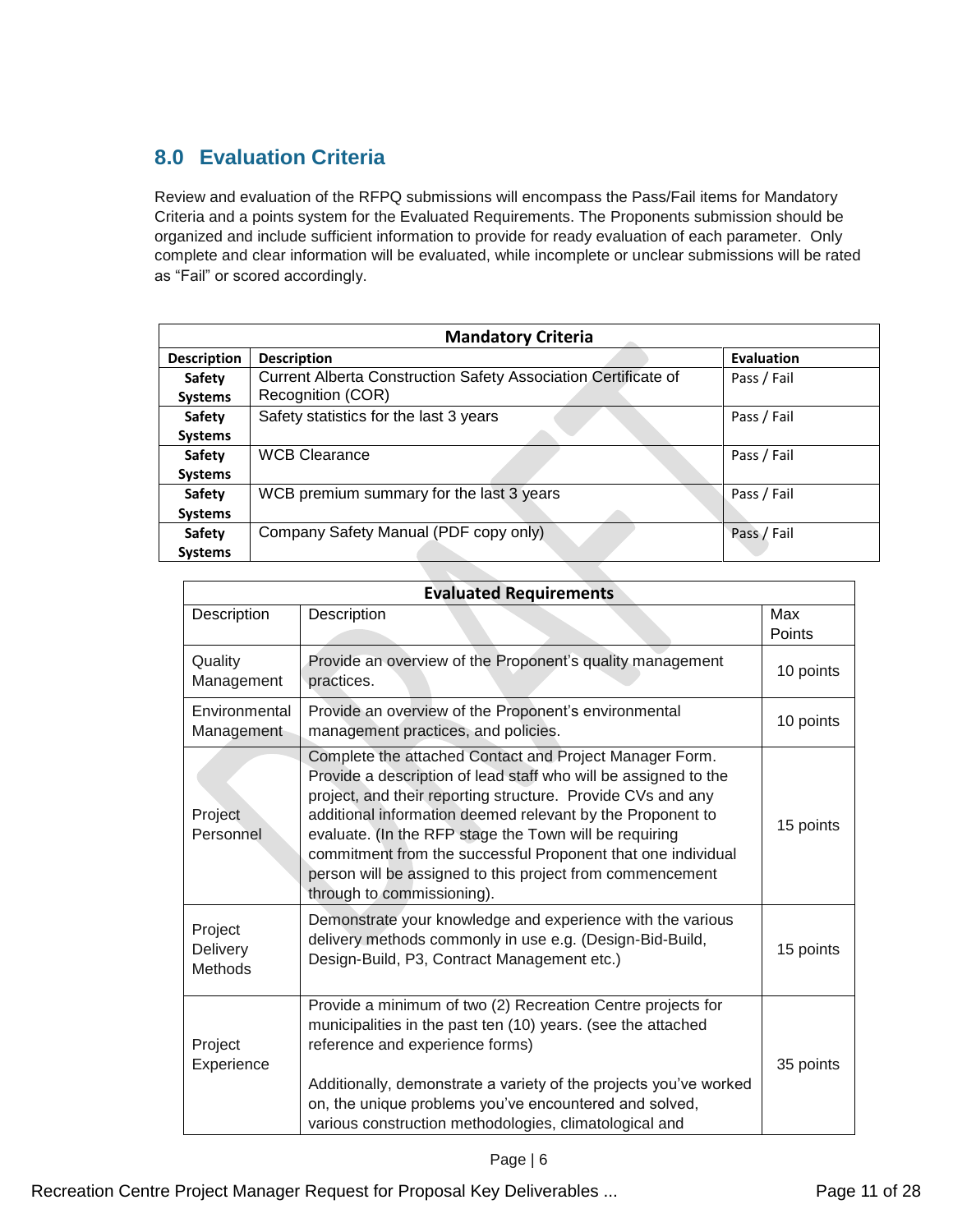|                     | geotechnical diversity. Demonstrate your understanding and<br>experience of the complexities of a renovation project vs. new<br>build.           |           |
|---------------------|--------------------------------------------------------------------------------------------------------------------------------------------------|-----------|
|                     | In reviewing this section, significant importance shall be given to<br>the experience items noted in Section 3.0 - RFPQ<br><b>QUALIFICATIONS</b> |           |
| Local<br>Experience | Demonstrate your understanding of working in smaller municipal<br>centers as opposed to large cities.                                            | 10 points |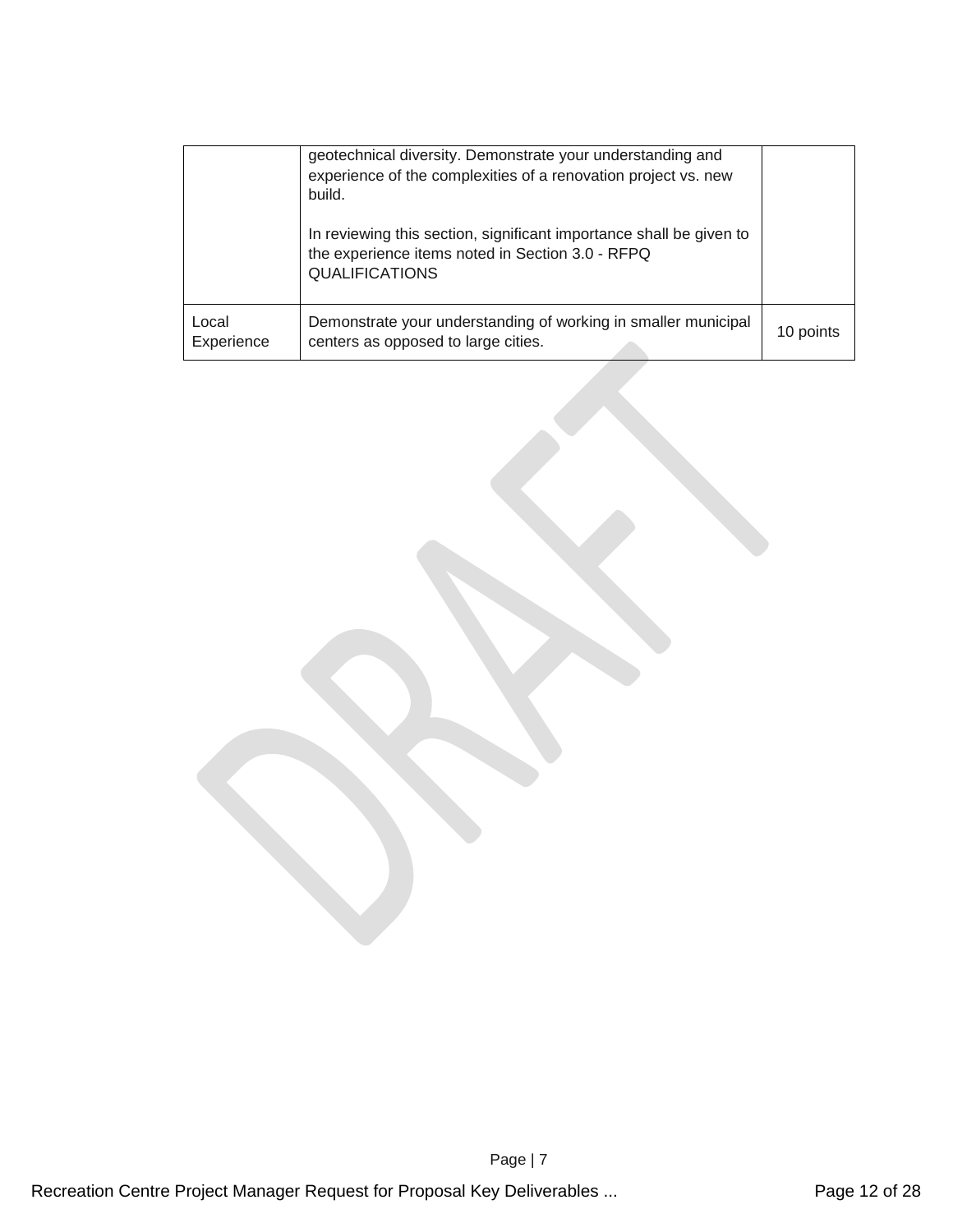# **9.0 EVALUATION / PRE-QUALIFICATION PROCESS**

Submissions will be evaluated by a steering committee including members from the Town. The evaluation will encompass the submission requirements and evaluation parameters noted above, with an emphasis on project experience, project personnel and availability and schedule.

It is the Town's intent to qualify a short-list up to five (5) Qualified Proponents for this opportunity. To be eligible for qualification, a Proponent must meet the following criteria:

- Provide a complete submission.
- Rate "Pass" on all Mandatory Criteria.
- Be among the five highest scores on the Evaluated Requirements.
- Score a minimum of 70 points on the Evaluated Requirements (out of 100 total possible).

Upon completion of the evaluation, the Town will publish a list of Qualified Proponents for this project.

The RFP(s) for the Recreation Centre projects will be issued directly to Qualified Proponents only.

Submissions and detailed scoring information will not be published. Following completion of the Qualification process, Proponents may request a de-brief of their evaluation, if desired.

Page | 8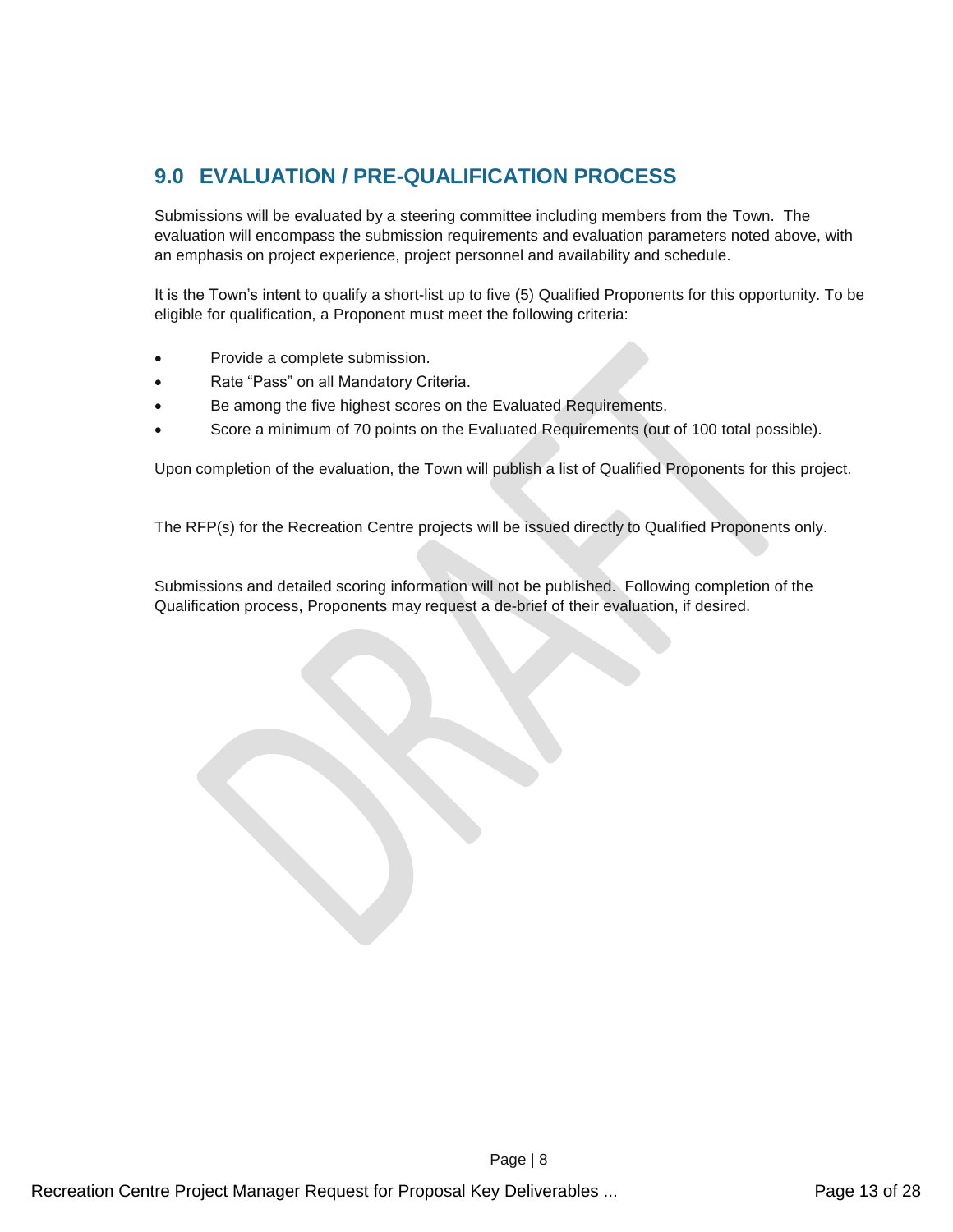### **PROJECT MANAGER FORM**

Name your Project Manager for the Project. This is the person who will lead the project for your firm.

| Name / Credentials: |  |
|---------------------|--|
| Position:           |  |
| Phone:              |  |
| Email:              |  |

Identify related municipal Recreation Centre experience of the Project Manager: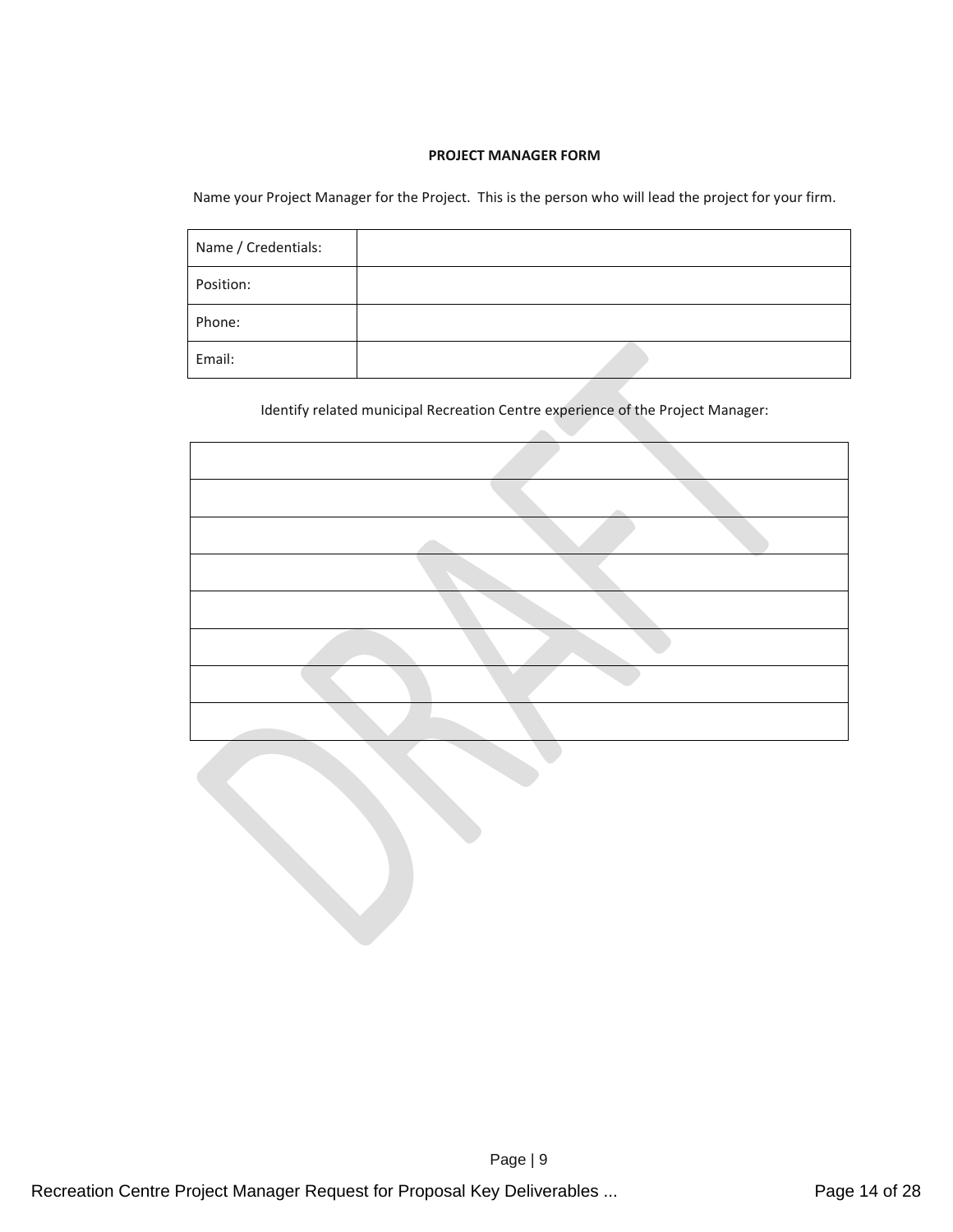### **CONTACT FOR THE PROJECT**

Identify a Primary Corporate Contact for the Project. This is the person who will be contacted during the RFPQ and subsequent RFP processes.

| Name/Professional |  |
|-------------------|--|
| Designations:     |  |
| Position:         |  |
| Phone:            |  |
| Email:            |  |

Identify the Project Manager for the Project. (Write "Same as above" if this is the same person as the Primary Contact):

| Name / Credentials: |  |
|---------------------|--|
| Position:           |  |
| Phone:              |  |
| Email:              |  |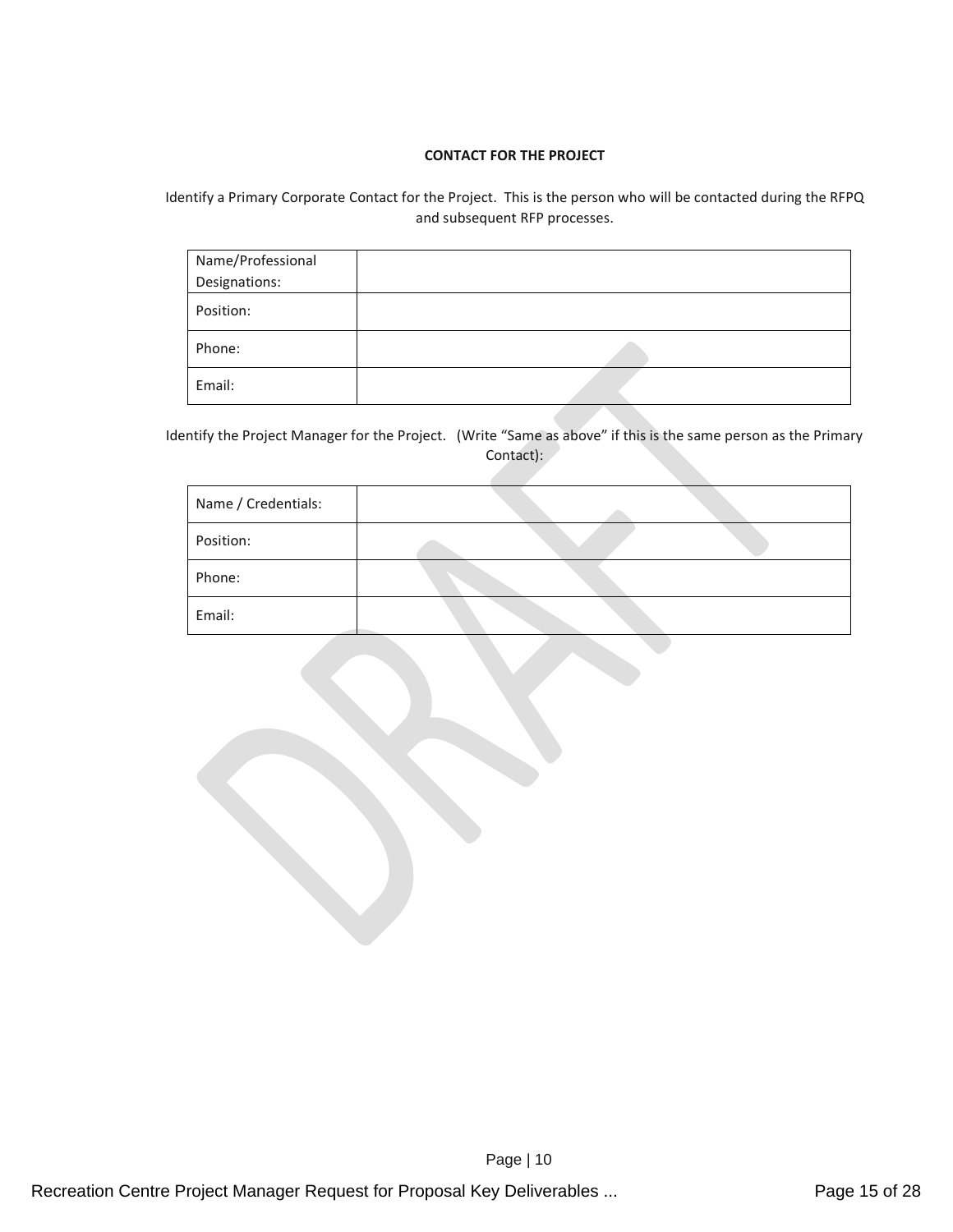## **REFERENCE AND EXPERIENCE FORM**

# **Project 1 of 2**

Identify and describe a related municipal Recreation Centre project completed by the Proponent within the last ten years.

| Project Name:          |  |
|------------------------|--|
| Location:              |  |
| Approximate Value:     |  |
| Start / End Dates:     |  |
| Description of Work:   |  |
| Reference Information: |  |

| <b>Owner Organization:</b> |  |
|----------------------------|--|
| <b>Owner Contact Name:</b> |  |
| Phone:                     |  |
| Email:                     |  |

Page | 11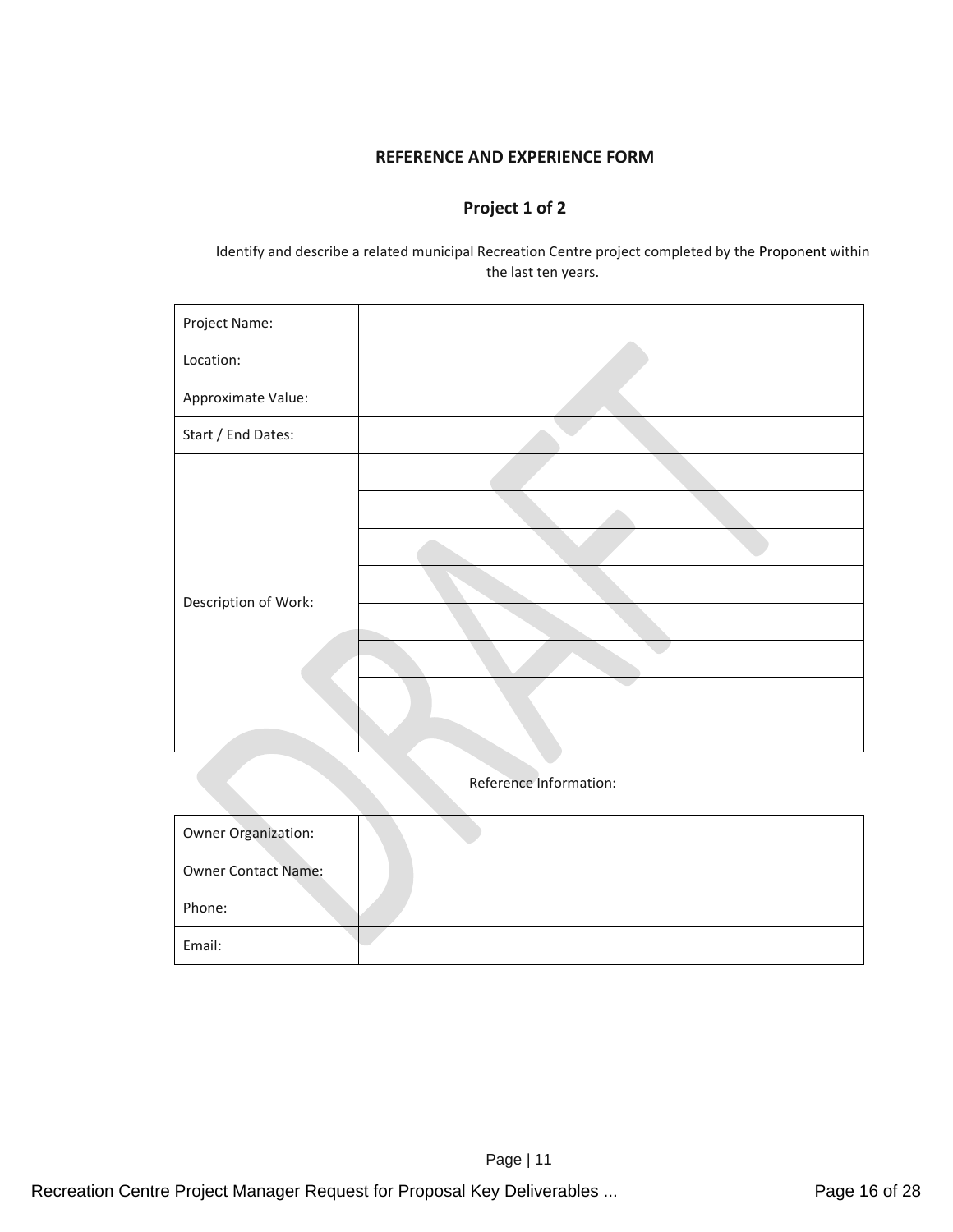### **REFERENCE AND EXPERIENCE FORM**

# **Project 2 of 2**

Identify and describe a related municipality Recreation Centre project completed by the Proponent within the last ten years.

| Project Name:        |                        |
|----------------------|------------------------|
| Location:            |                        |
| Approximate Value:   |                        |
| Start / End Dates:   |                        |
| Description of Work: | Reference Information: |
| Owner Organization:  |                        |

| <b>Owner Organization:</b> |  |
|----------------------------|--|
| <b>Owner Contact Name:</b> |  |
| Phone:                     |  |
| Email:                     |  |

Page | 12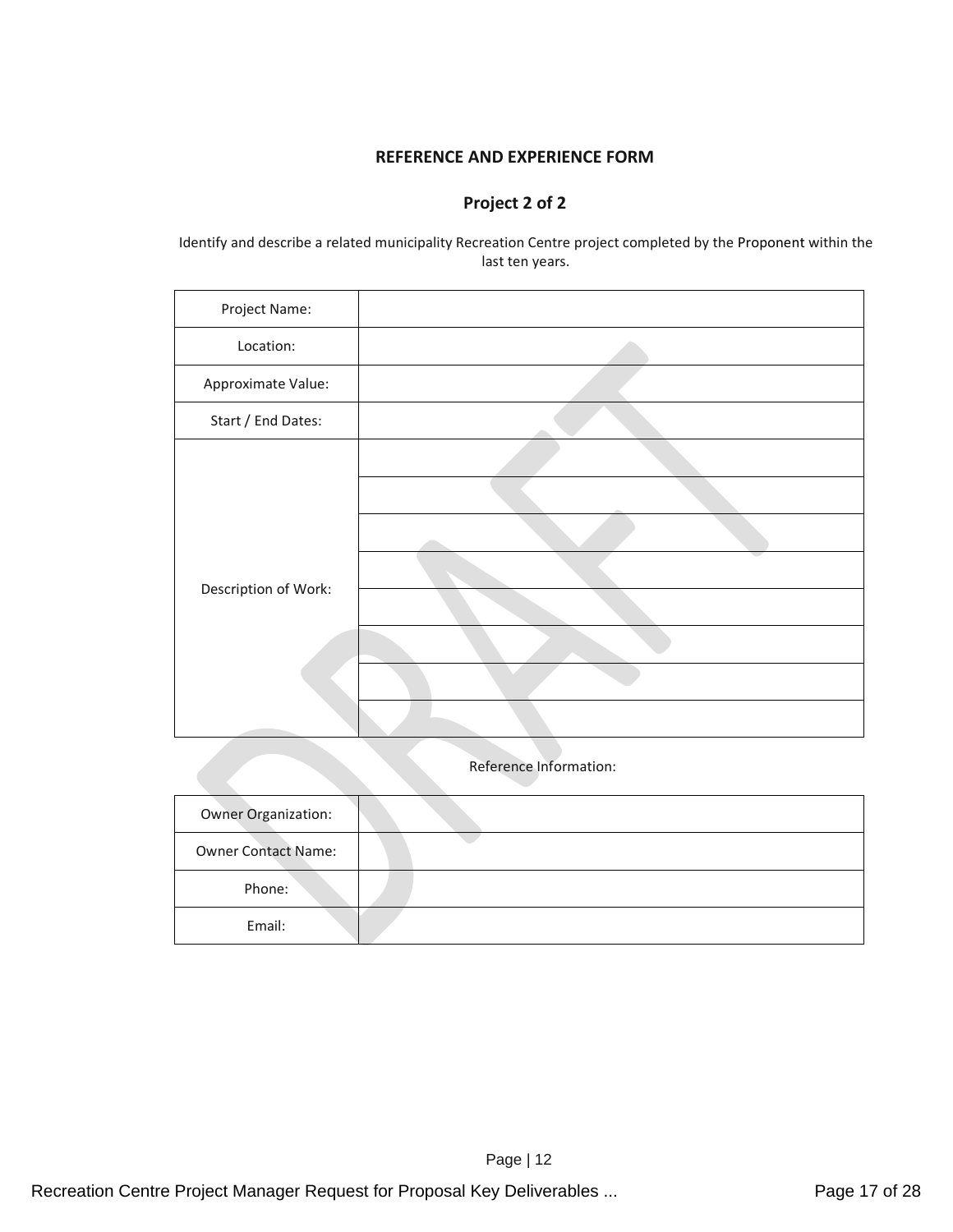| <b>COUNCIL ACTION PENDING</b><br><del>矯</del> of January 11, 2019              |                    |                                                                                                                                                                                                                                                                                                                                                                                                                                                                                                                                                                            |                          |                         |               |                                                                                                                                                                                                                                                                                                                                                                                                                                                                                                                                                                                                                                                                                      |
|--------------------------------------------------------------------------------|--------------------|----------------------------------------------------------------------------------------------------------------------------------------------------------------------------------------------------------------------------------------------------------------------------------------------------------------------------------------------------------------------------------------------------------------------------------------------------------------------------------------------------------------------------------------------------------------------------|--------------------------|-------------------------|---------------|--------------------------------------------------------------------------------------------------------------------------------------------------------------------------------------------------------------------------------------------------------------------------------------------------------------------------------------------------------------------------------------------------------------------------------------------------------------------------------------------------------------------------------------------------------------------------------------------------------------------------------------------------------------------------------------|
| <b>Meeting Date</b>                                                            | <b>Item Number</b> | <b>Action Required</b>                                                                                                                                                                                                                                                                                                                                                                                                                                                                                                                                                     | <b>Staff Responsible</b> | <b>Due Date</b>         | <b>Status</b> | <b>Additional Comments</b>                                                                                                                                                                                                                                                                                                                                                                                                                                                                                                                                                                                                                                                           |
| <b>母</b> May 2017<br>inistrative Officer Status Report - Council Action Pendin | MD - 1405          | Bring Options #3 and #4 of the Commercial<br>Waste Collection with Option #5 added which<br>would be to exit the commercial garbage<br>business and provide a full cost recovery model<br>to the September 12/17 Standing Committee<br>meeting.                                                                                                                                                                                                                                                                                                                            | Jace Rush                | 28 Feb 2019             | In Progress   | Oct. 18 Update: Landfill<br>authority is currently working<br>with a consultant on a 5 year<br>business plan. Due date has<br>been changed to Feb. 28/19 to<br>accommodate. Costing is<br>being fine-tuned. Consultation<br>with businesses will be<br>scheduled. Direction Report is<br>rescheduled from Sept 12<br>Standing to Sept 26 Regular to<br>accommodate consultation<br>availability. UPDATE:<br>postponed until new Council<br>with the approval of Mayor<br>Mackin. -------------- UPDATE<br>Jan. 26/18: Report delayed until<br>the Landfill Authority approves<br>lits mandate on how it wants to<br>move forward in waste<br>reduction and separating<br>(organics). |
| <b>B</b> Apr 2018<br>ឆ្ន<br>р<br>ख<br>هَ                                       | MD - 1523          | Direct Administration to proceed with Location 3 Jace Rush<br>and the recommended next steps 1 to 4 as<br>identified in the Water Treatment Plant<br>Feasibility Study ("Study") prepared by ISL<br>Engineering and Land Services dated March,<br>2018.<br>That the Request for Decision titled, "Town of<br>Hinton - Water Treatment Plant Future Water<br>Treatment Plant Feasibility Study" and<br>attachments, remain private pursuant to<br>Sections 16, 21, 23, 24 and 25 of the Freedom<br>of Information and Protection of Privacy Act,<br>RSA 2000, Chapter F-25. |                          | 30 Sep 2018 In Progress |               | Oct. 18/18: Admin has sent a<br>request to West Fraser to have<br>a meeting with the new mill<br>manager to discuss Phase II.<br>Nov. 22/18: Update: Mike<br>Koziol and Gordie Lee met with<br>the new West Fraser Mill<br>Manager Digger Pond on<br>October 22, 2018. Both parties<br>have agreed to wait until the<br>new CAO for the Town is in<br>place and start the steering<br>committee meetings in January<br>2019. Town administration will<br>update Council on a quarterly<br>basis.                                                                                                                                                                                     |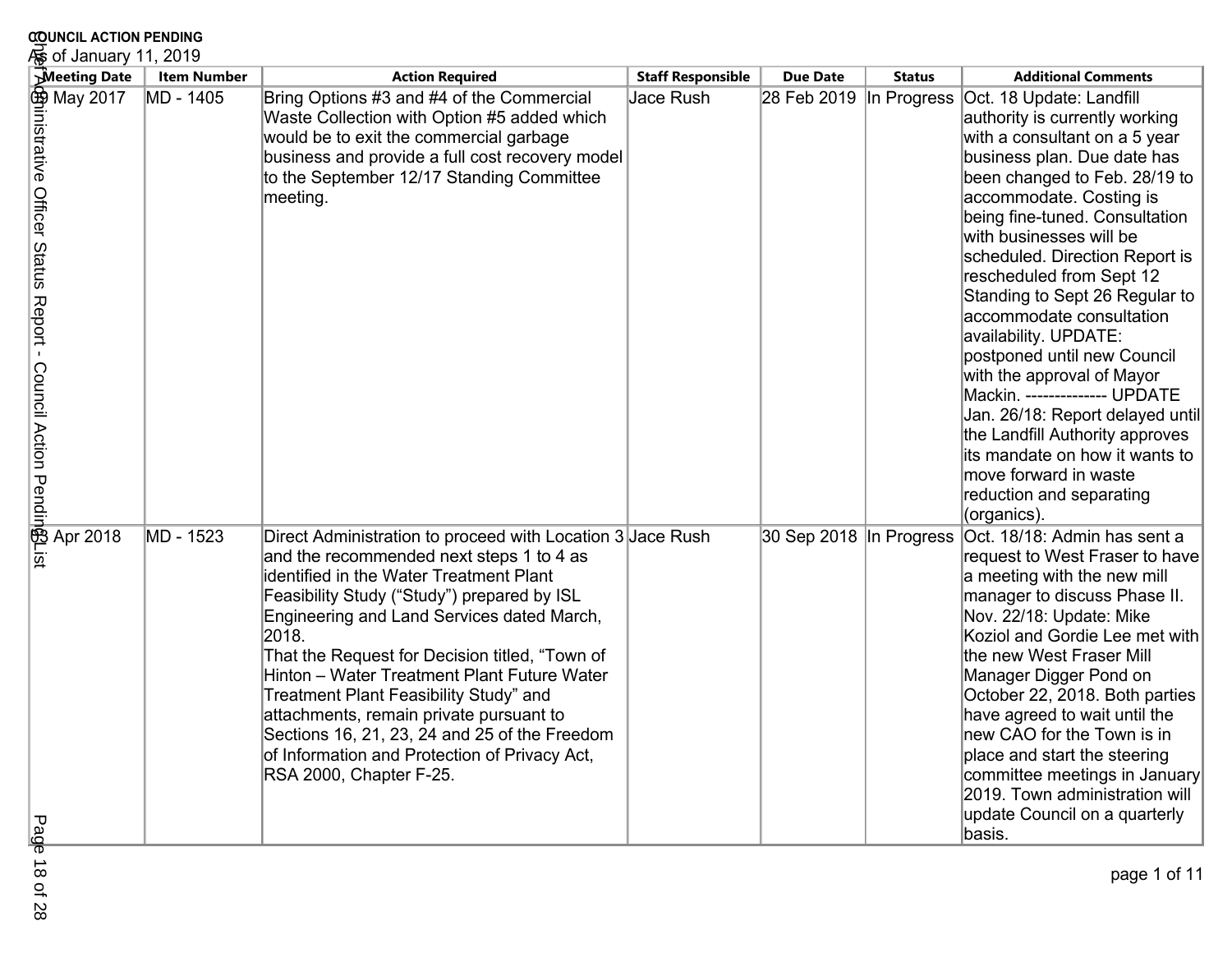| <b>COUNCIL ACTION PENDING</b>                                                                                           |                    |                                                                                                                                                                                                                                                                                                                                                                                                                                                               |                          |                         |               |                                                                                                                                                                                                                                                                                                                                                                                                                                                                                                                                                               |
|-------------------------------------------------------------------------------------------------------------------------|--------------------|---------------------------------------------------------------------------------------------------------------------------------------------------------------------------------------------------------------------------------------------------------------------------------------------------------------------------------------------------------------------------------------------------------------------------------------------------------------|--------------------------|-------------------------|---------------|---------------------------------------------------------------------------------------------------------------------------------------------------------------------------------------------------------------------------------------------------------------------------------------------------------------------------------------------------------------------------------------------------------------------------------------------------------------------------------------------------------------------------------------------------------------|
| க் of January 11, 2019                                                                                                  |                    |                                                                                                                                                                                                                                                                                                                                                                                                                                                               |                          |                         |               |                                                                                                                                                                                                                                                                                                                                                                                                                                                                                                                                                               |
| <b>Meeting Date</b>                                                                                                     | <b>Item Number</b> | <b>Action Required</b>                                                                                                                                                                                                                                                                                                                                                                                                                                        | <b>Staff Responsible</b> | <b>Due Date</b>         | <b>Status</b> | <b>Additional Comments</b>                                                                                                                                                                                                                                                                                                                                                                                                                                                                                                                                    |
| $\frac{1}{\text{After } \text{A}}$<br>Apr 2018<br>Apr 2018<br>Aprenig Date<br>Aprenig Date<br>Report-<br>Council Actist | MD - 1535          | Action 1 of 3: Administration to advance the<br>proposed Hinton Recreation Centre Iteration 3<br>with a cost estimate of \$28,500,000 to<br>\$35,000,000 by:<br>1. Advance the Hinton Recreation Centre<br>Implementation Plan ("Implementation Plan")<br>dated March 2018 prepared by GEC to guide<br>the process in achieving detailed schematic<br>design drawings and specifications describing<br>all material components and systems in the<br>project. | Hans van<br>Klaveren     | 31 Dec 2019 In Progress |               | Oct. 18/18 Update: At the Oct.<br>11/18 Council meeting, Council<br>directed Admin to pursue a<br>project manager and to<br>prepare funding alternatives.<br>Due date changed to Dec.<br>31/18. Step #1 of the<br>Implementation Plan (Confirm<br>Steering Committee) is<br>anticipated to be complete by<br>August 28, 2018, pending the<br>adoption of the Terms of<br>Reference on July 17, 2018<br>and the appointment of two<br>citizens on August 28, 2018.<br>Steps #2-11 will commence in<br>October 2018 as directed by<br>Council on June 19, 2018. |
| Apr 2018<br>Pending List                                                                                                | MD - 1536          | Action 2 of 3: Administration to advance the<br>proposed Hinton Recreation Centre Iteration 3<br>with a cost estimate of \$28,500,000 to \$35,000,000<br>∥by:<br>2. Develop the membership model and terms of<br>reference to establish a Steering Committee to lead<br>Implementation Plan Tasks 1 to 11.<br>lthe                                                                                                                                            | Hans van<br>Klaveren     | 31 Dec 2018 In Progress |               | Oct. 18/18: Steering<br>Committee - see Item 1641<br>hold applications in abeyance.<br>Due date changed to Dec.<br>31/18 Direction / clarification<br>was sought from Standing<br>Committee on May 22, 2018. A<br>Direction Report reflecting that<br>direction was presented to<br>Regular Council on June 19,<br>2018. Refer to MD-1583 for<br>further action and timelines.                                                                                                                                                                                |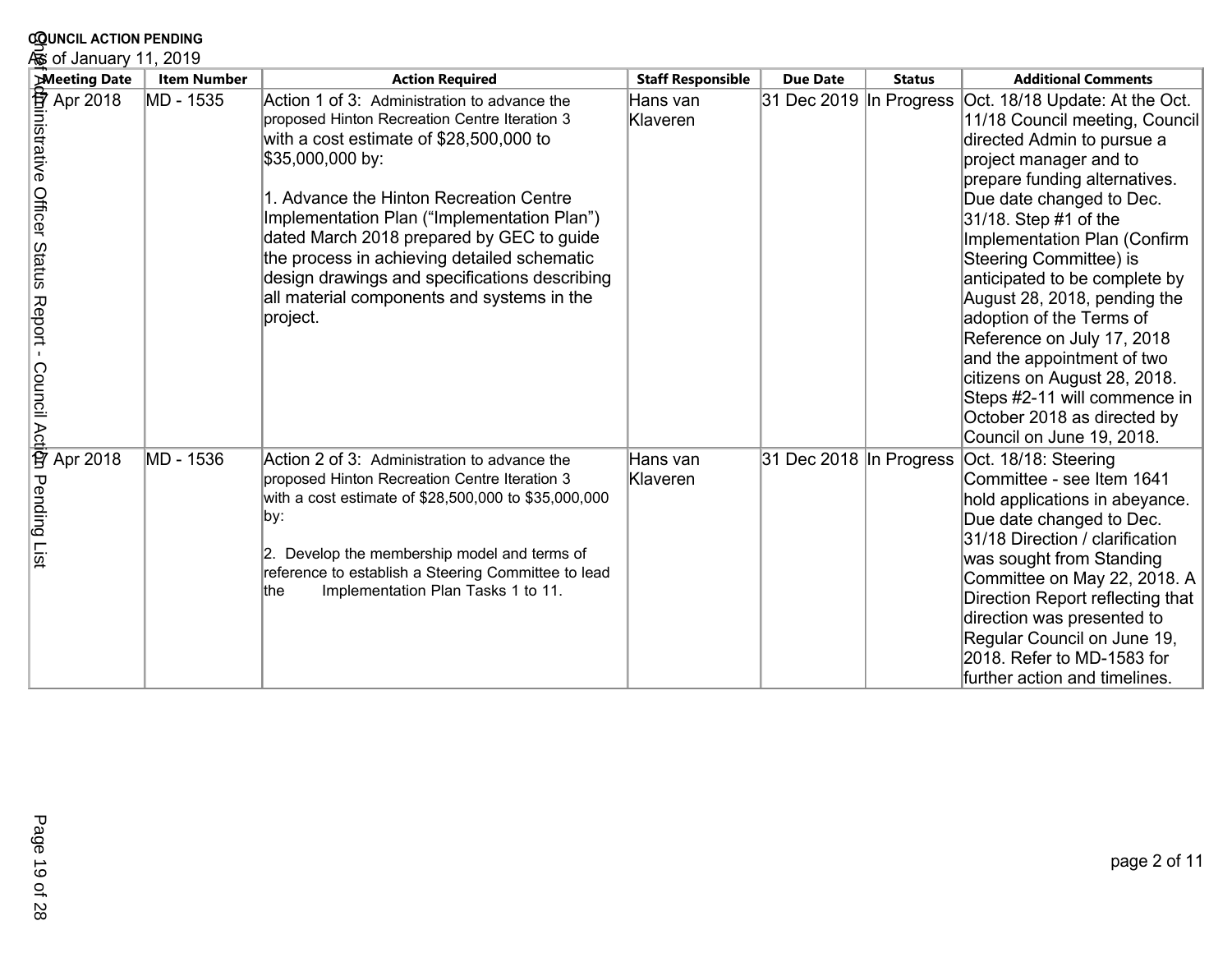| <b>Meeting Date</b>     | <b>Item Number</b> | <b>Action Required</b>                            | <b>Staff Responsible</b> | <b>Due Date</b> | <b>Status</b> | <b>Additional Comments</b>                    |
|-------------------------|--------------------|---------------------------------------------------|--------------------------|-----------------|---------------|-----------------------------------------------|
| $\frac{6}{17}$ Apr 2018 | MD - 1537          | Action Item 3 of 3: Administration to advance the | Hans van                 |                 |               | 30 Sep 2019 In Progress   Oct. 18 Update: GEC |
|                         |                    | proposed Hinton Recreation Centre Iteration 3     | Klaveren                 |                 |               | bresented to Council and                      |
|                         |                    | with a cost estimate of \$28,500,000 to           |                          |                 |               | Admin on October 11/18.                       |
|                         |                    | $$35,000,000$ by:                                 |                          |                 |               | Council motions for a project                 |
|                         |                    |                                                   |                          |                 |               | manager (MD 1642) and                         |
|                         |                    | 3. Approves a not-to-exceed \$200,000 capital     |                          |                 |               | financial options (MD 1643)                   |
|                         |                    | budget expense to facilitate the Steering         |                          |                 |               | coming from the meeting.                      |
|                         |                    | Committee and Administration to utilize GEC       |                          |                 |               | Proposal from GEC Consulting                  |
| Statt                   |                    | Consulting services or other consulting           |                          |                 |               | is approved and services will                 |
|                         |                    | services as needed to support delivering final    |                          |                 |               | be utilized as determined by                  |
|                         |                    | recommendations to Council in 2019.               |                          |                 |               | the Steering Committee and                    |
|                         |                    |                                                   |                          |                 |               | Administration to complete the                |
|                         |                    |                                                   |                          |                 |               | Implementation Plan #1-11.                    |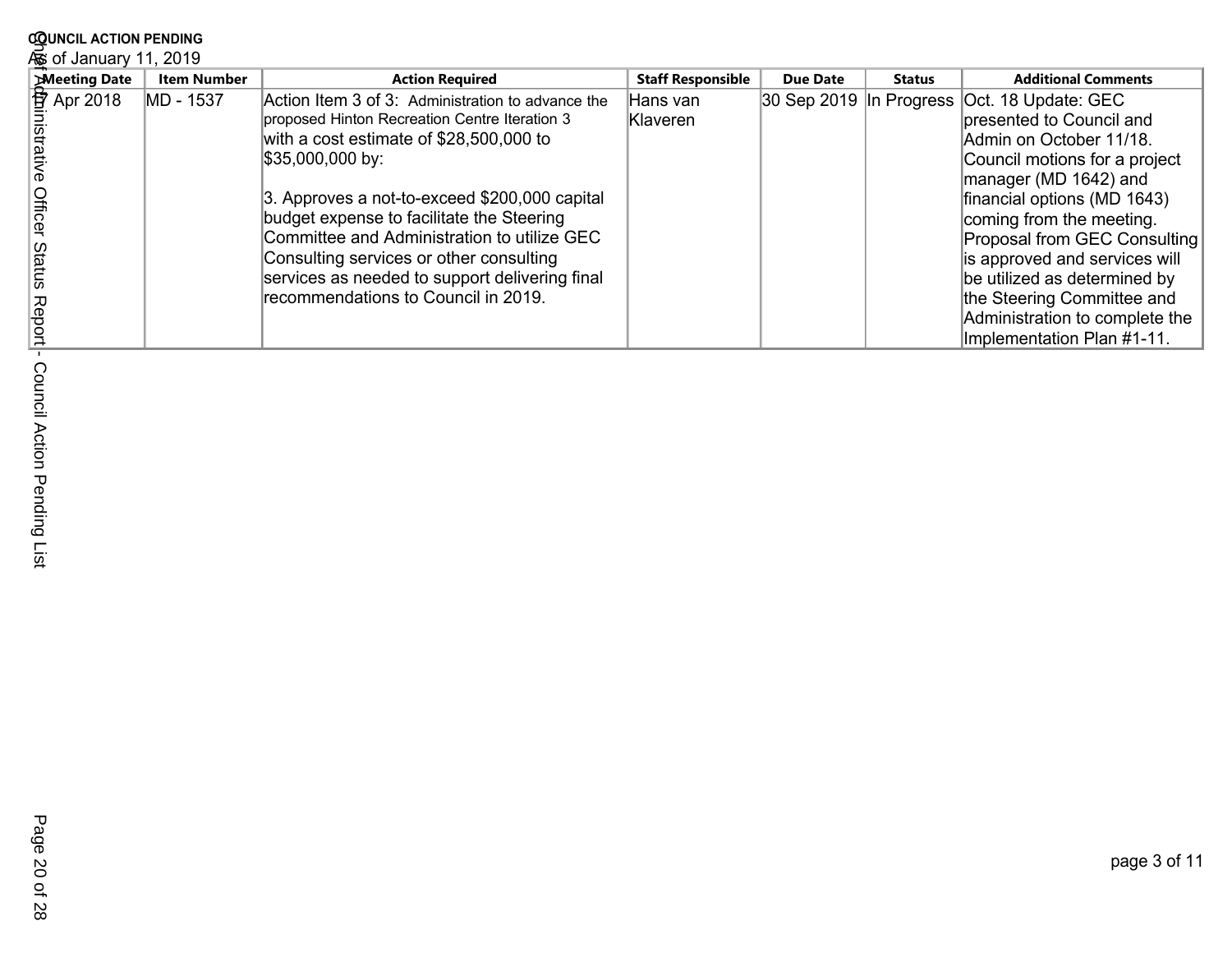| <b>COUNCIL ACTION PENDING</b>                                                                                                                                                                               |                    |                                                                                                                                                                           |                          |                 |               |                                                                                                                                                                                                                                                                                                                                                                                                                                                                                                                                                                                                                                                                                                                                                                                                                                                                       |  |
|-------------------------------------------------------------------------------------------------------------------------------------------------------------------------------------------------------------|--------------------|---------------------------------------------------------------------------------------------------------------------------------------------------------------------------|--------------------------|-----------------|---------------|-----------------------------------------------------------------------------------------------------------------------------------------------------------------------------------------------------------------------------------------------------------------------------------------------------------------------------------------------------------------------------------------------------------------------------------------------------------------------------------------------------------------------------------------------------------------------------------------------------------------------------------------------------------------------------------------------------------------------------------------------------------------------------------------------------------------------------------------------------------------------|--|
| க் of January 11, 2019                                                                                                                                                                                      |                    |                                                                                                                                                                           |                          |                 |               |                                                                                                                                                                                                                                                                                                                                                                                                                                                                                                                                                                                                                                                                                                                                                                                                                                                                       |  |
| Meeting Date                                                                                                                                                                                                | <b>Item Number</b> | <b>Action Required</b>                                                                                                                                                    | <b>Staff Responsible</b> | <b>Due Date</b> | <b>Status</b> | <b>Additional Comments</b>                                                                                                                                                                                                                                                                                                                                                                                                                                                                                                                                                                                                                                                                                                                                                                                                                                            |  |
| Meeting Date<br>Apr 2018<br>$\overrightarrow{AP}$ Apr 2018<br>$\overrightarrow{AP}$ Apr 2018<br>$\overrightarrow{AP}$ Apr 2018<br>$\overrightarrow{OP}$ Apr 2018<br>Council Action Pending<br>$\frac{1}{2}$ | MD - 1539          | Bring back the Hinton Centre policy #100 to a<br>Standing Committee meeting to discuss<br>possibly expanding the program.                                                 | Hans van<br>Klaveren     | 29 Mar 2019     | In Progress   | June 19, 2018 Update: W.<br>Jones gave direction that a<br>policy is being developed for<br>open spaces to be addressed<br>through the Parks, Open<br>Spaces and Trail Master Plan<br>to be brought back to a future<br>date as per discussions with<br>Councillor Ostashek.<br>Administration understands<br>that the initial intent of this<br>motion was to address public<br>use of green spaces. This will<br>be addressed through the<br>development of the Parks<br>Master by Planning and<br>Development. Policy #100<br>needs to be reviewed in<br>conjunction with Bylaw #1104,<br>Planning and Development<br>Fees and Charges, and Policy<br>#082, Recreation and Parks<br>User fees as well as any other<br>related documents. March 29,<br>2019: Will be captured within<br>the Parks, Trails, Open<br>Spaces and Trail Master Plan<br>upon completion. |  |
| 08 May 2018                                                                                                                                                                                                 | MD - 1551          | Develop a terms of reference for a CSP Update Martin Taylor<br>Task Force to be presented at the 2018<br>Organizational meeting with potential<br>implementation in 2019. |                          | 27 Jul 2018     | Pending       |                                                                                                                                                                                                                                                                                                                                                                                                                                                                                                                                                                                                                                                                                                                                                                                                                                                                       |  |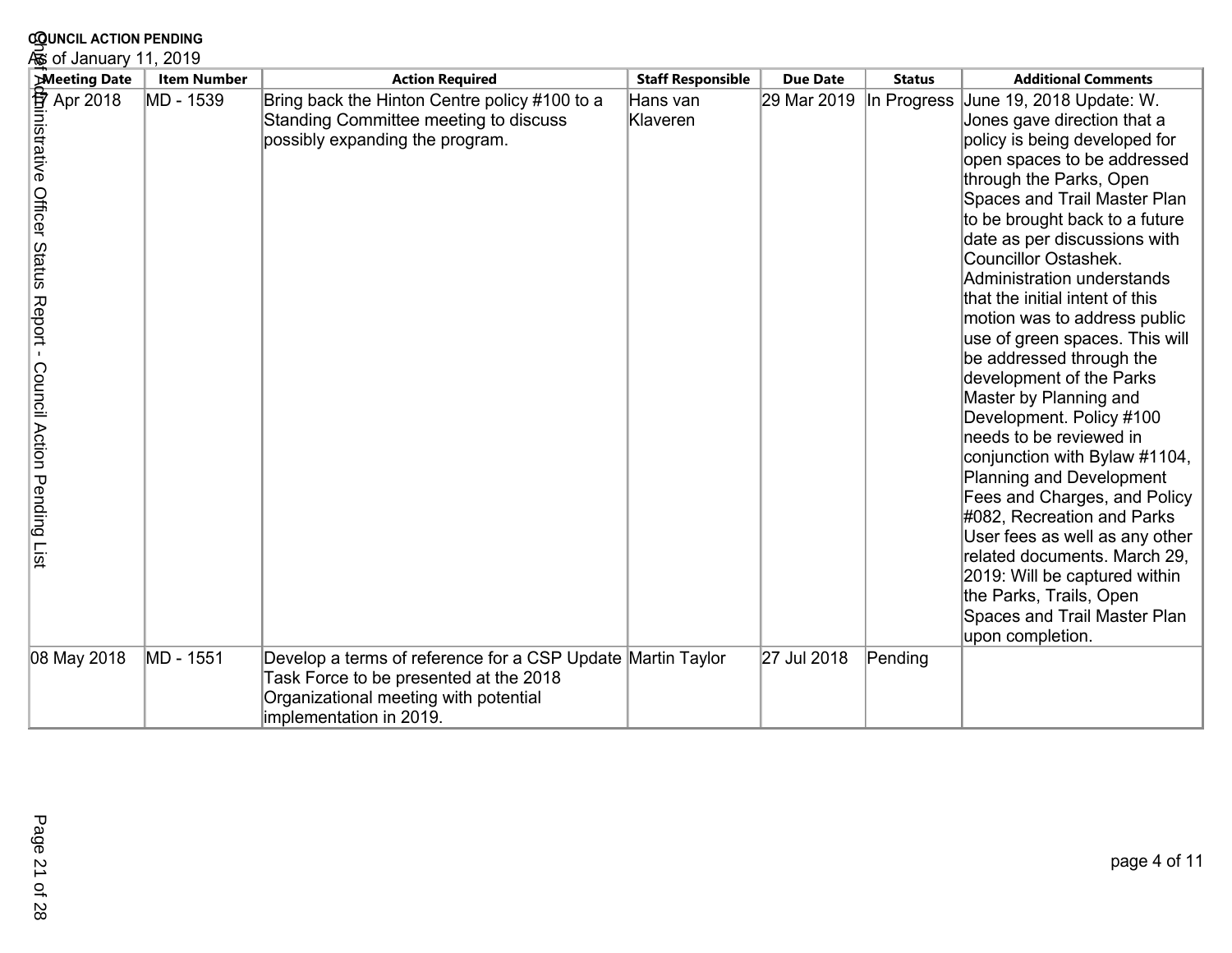| <b>COUNCIL ACTION PENDING</b>                                                 |                    |                                                                                                                                                                                                                                                                                                                                                                                                                                                                                                                                                                                                                                                                                                                                                                                                                                                                                                                                                                                                                                                                                                                                                                                                                                                                                                          |                          |                            |               |                                                                                                                                                                                                                                                                                                                                                                                                                |
|-------------------------------------------------------------------------------|--------------------|----------------------------------------------------------------------------------------------------------------------------------------------------------------------------------------------------------------------------------------------------------------------------------------------------------------------------------------------------------------------------------------------------------------------------------------------------------------------------------------------------------------------------------------------------------------------------------------------------------------------------------------------------------------------------------------------------------------------------------------------------------------------------------------------------------------------------------------------------------------------------------------------------------------------------------------------------------------------------------------------------------------------------------------------------------------------------------------------------------------------------------------------------------------------------------------------------------------------------------------------------------------------------------------------------------|--------------------------|----------------------------|---------------|----------------------------------------------------------------------------------------------------------------------------------------------------------------------------------------------------------------------------------------------------------------------------------------------------------------------------------------------------------------------------------------------------------------|
| கு of January 11, 2019                                                        |                    |                                                                                                                                                                                                                                                                                                                                                                                                                                                                                                                                                                                                                                                                                                                                                                                                                                                                                                                                                                                                                                                                                                                                                                                                                                                                                                          |                          |                            |               |                                                                                                                                                                                                                                                                                                                                                                                                                |
| <b>Meeting Date</b>                                                           | <b>Item Number</b> | <b>Action Required</b>                                                                                                                                                                                                                                                                                                                                                                                                                                                                                                                                                                                                                                                                                                                                                                                                                                                                                                                                                                                                                                                                                                                                                                                                                                                                                   | <b>Staff Responsible</b> | <b>Due Date</b>            | <b>Status</b> | <b>Additional Comments</b>                                                                                                                                                                                                                                                                                                                                                                                     |
| 够 May 2018<br>inistrative Officer Status Report - Council Action Pending List | MD - 1556          | That Council direct Administration to:<br>1. Enter into a Letter of Intent with Happy Creek Klaveren<br>Estates Ltd. for the purpose of constructing<br>Building D with a minimum 9 units (must<br>include 3 barrier free units) with a construction<br>budget of \$940,000.<br>2. Authorize Administration to proceed with a<br>maximum budget not to exceed \$25,000 from<br>Housing Reserves to support costs associated<br>to any initial project costs or legal fees<br>associated to meet a project scope acceptable<br>to the Province.<br>3. Enter into negotiations to amend the existing<br>terms and conditions of New Master Agreement<br>dated August 24, 2009 between the Town and<br>Happy Creek Estates Ltd. to include Building D<br>for approval by Council at a future date.<br>4. Explore opportunities to address the future of<br>Happy Creek Estates at the expiration of the<br>Agreement with Happy Creek and Evergreens<br>and present a Happy Creek Estates Strategy to<br>Council at a future date.<br>5. That the Request for Decision titled, "Hinton<br>Housing Update - Happy Creek Estates" and<br>attachments, remain private pursuant to<br>Sections 16, 21, 23, 24 and 25 of the Freedom<br>of Information and Protection of Privacy Act,<br>RSA 2000, Chapter F-25. | Hans van                 | $ 31$ Dec 2018 In Progress |               | Nov 9/18: ASHC funding<br>received Oct. 18/18: We have<br>signed the agreement for the<br>\$940,000. We are reviewing<br>with legal adviser regarding<br>entering into an Amendment of<br>Master Agreement. Due date<br>changed to Nov. 30/18.<br>Administration is working with<br>the Province to support items 1<br>through 4. Dec. 7/18: Ongoing<br>negotiations, completion date<br>changed to Jan. 31/19 |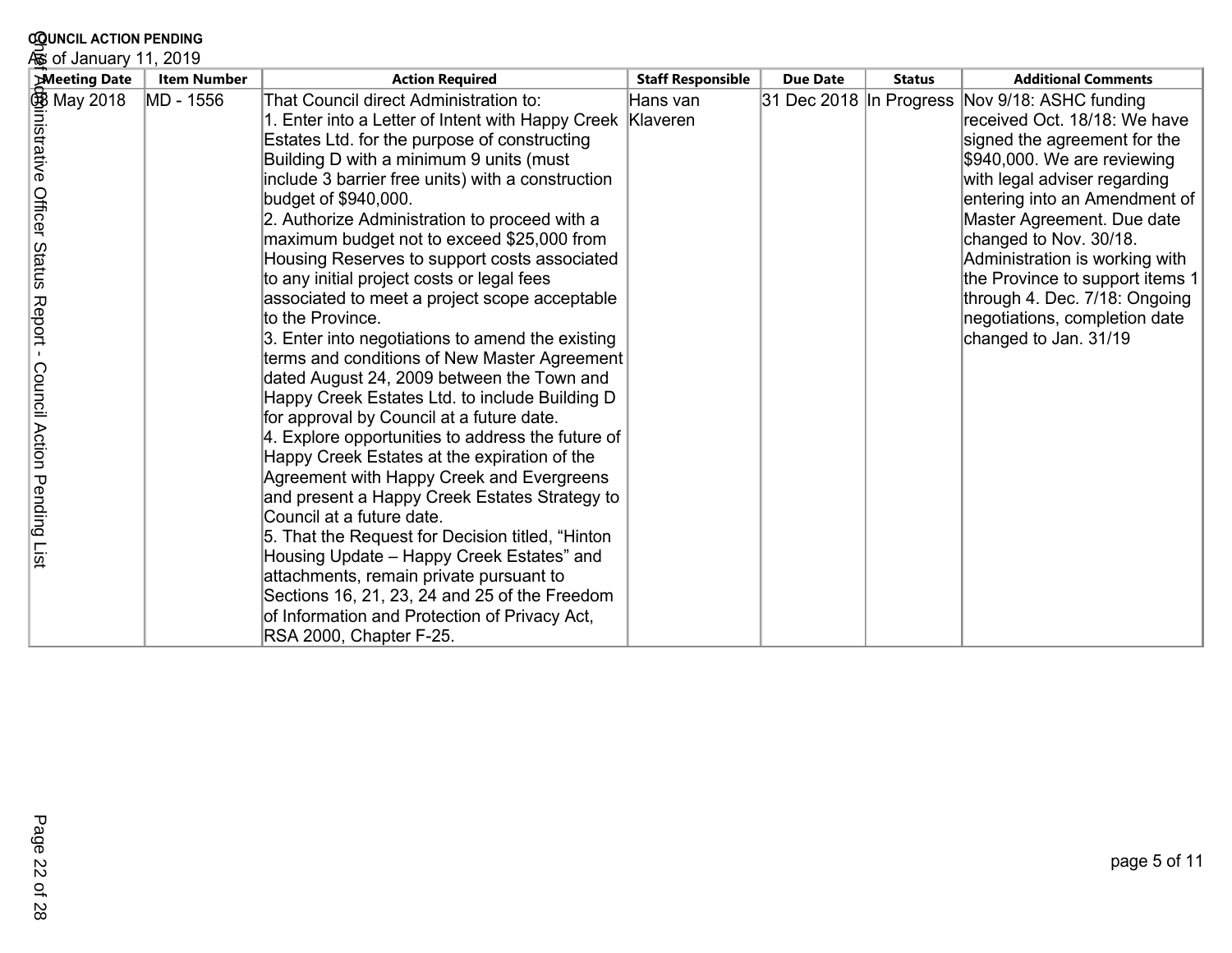| <b>COUNCIL ACTION PENDING</b>                                                                                                                                                                                                                                                   |                        |                                                                                                                                                                                                                                                                                                                                                               |                          |                         |               |                                                                                                                                                                                                                                                                                                                                                                                                                                                 |  |  |  |
|---------------------------------------------------------------------------------------------------------------------------------------------------------------------------------------------------------------------------------------------------------------------------------|------------------------|---------------------------------------------------------------------------------------------------------------------------------------------------------------------------------------------------------------------------------------------------------------------------------------------------------------------------------------------------------------|--------------------------|-------------------------|---------------|-------------------------------------------------------------------------------------------------------------------------------------------------------------------------------------------------------------------------------------------------------------------------------------------------------------------------------------------------------------------------------------------------------------------------------------------------|--|--|--|
|                                                                                                                                                                                                                                                                                 | க் of January 11, 2019 |                                                                                                                                                                                                                                                                                                                                                               |                          |                         |               |                                                                                                                                                                                                                                                                                                                                                                                                                                                 |  |  |  |
| <b>Meeting Date</b>                                                                                                                                                                                                                                                             | <b>Item Number</b>     | <b>Action Required</b>                                                                                                                                                                                                                                                                                                                                        | <b>Staff Responsible</b> | <b>Due Date</b>         | <b>Status</b> | <b>Additional Comments</b>                                                                                                                                                                                                                                                                                                                                                                                                                      |  |  |  |
| Meeting Date<br>May 2018<br>Meeting May 2018<br>Meeting Date<br>Meeting Date<br>Official Association<br>Official Association<br>Official Association<br>Contains and Contract - Contract - Contract - Contract - Contract - Contract - Contract<br>- Cont                       | MD - 1561              | Interim CAO Denise Parent to follow direction<br>per the In-Camera Meeting of May 15, 2018 for<br>Request for Decision titled "Town of Hinton -<br><b>Water Treatment Plant."</b><br>That all attachments remain private pursuant to<br>the Freedom of Information and Protection of<br>Privacy Act, RSA 2000, Chapter 25, Sections<br>16, 21, 23, 24 and 25. | Martin Taylor            | 30 Nov 2018 In Progress |               | Administration is meeting with<br>the new Plant Manager<br>October 22, 2018. Looking for<br>maximizing effective use of<br>existing WTP lifespan. Nov. 22:<br>met with Digger Pond, Plant<br>Manager on October 22, 2018.<br>Both parties have agreed to<br>wait until the new CAO for the<br>Town is in place and to start<br>the Steering Committee<br>meetings in January, 2019.<br>Town Admin. will update<br>Council on a quarterly basis. |  |  |  |
| -<br>Diminis May 2018<br>Diminis Tomagna<br>Diminis Tomagna<br>Diminis Tomagna<br>Diminis Tomagna<br>Diminis Tomagna<br>Diminis Tomagna<br>Diminis Tomagna<br>Diminis Tomagna<br>Diminis Tomagna<br>Diminis Tomagna<br>Diminis Tomagna<br>Diminis Tomagna<br>Diminis To<br>List | MD - 1562              | That the Direction Request and action items as Lorraine Walker<br>discussed in-camera move forward for Land<br>Matters titled "Hillcrest Mobile Estates Status<br>Update."<br>The attachments remain private pursuant to the<br>Freedom of Information and Protection of<br>Privacy Act, RSA 2000, Chapter 25, Sections<br>16, 21, 23, 24 and 25.             |                          | 31 Jan 2019             | In Progress   | Nov. 21: A follow up letter and<br>email were sent to both of the<br>owners of the property. The<br>email delivered successfully<br>but the mail letter came back<br>and the letter was resent on<br>November 15, 2018. Previous<br>letter sent. Will send a follow<br>up letter. Letter was re-sent via<br>e-mail on January 10, 2019<br>requesting a response from<br>lowners.                                                                |  |  |  |
| 19 Jun 2018                                                                                                                                                                                                                                                                     | MD - 1580              | That the Recreation Centre Project Steering<br>Committee membership be comprised of the<br>full Hinton Town Council, plus one Yellowhead<br>County representative to be determined by<br>Yellowhead County and two citizens at large.                                                                                                                         | Hans van<br>Klaveren     | 17 Jul 2018             | In Progress   | October 11 Council meeting<br>direction - no further action on<br>Steering Committee at this<br>time.                                                                                                                                                                                                                                                                                                                                           |  |  |  |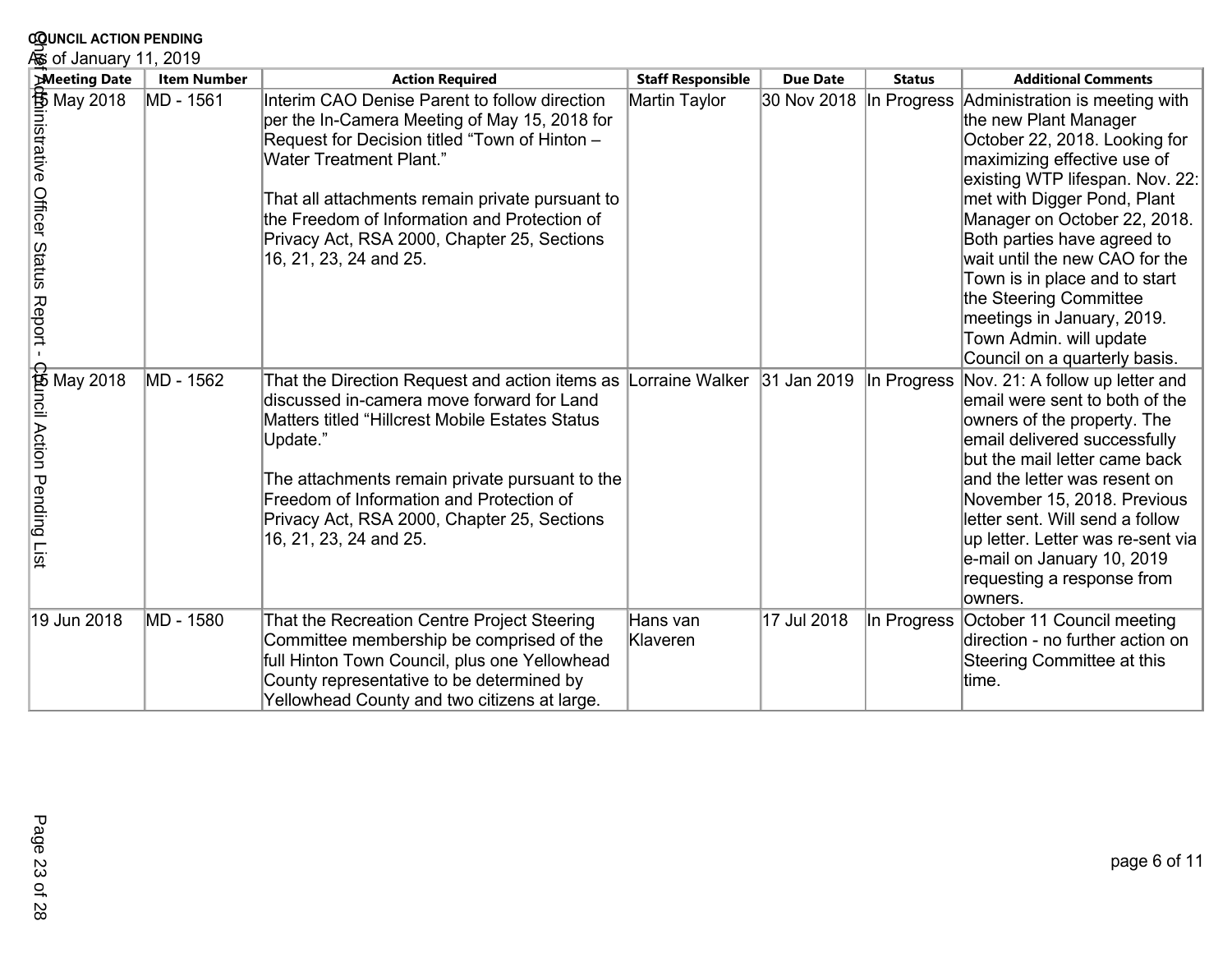| <b>COUNCIL ACTION PENDING</b><br>கு of January 11, 2019                              |                    |                                                                                                                                                                                                                                                                                                                                                                                                                                                                                                                                                     |                          |                          |               |                                                                                                                                                                                                                                                                                                                  |  |  |
|--------------------------------------------------------------------------------------|--------------------|-----------------------------------------------------------------------------------------------------------------------------------------------------------------------------------------------------------------------------------------------------------------------------------------------------------------------------------------------------------------------------------------------------------------------------------------------------------------------------------------------------------------------------------------------------|--------------------------|--------------------------|---------------|------------------------------------------------------------------------------------------------------------------------------------------------------------------------------------------------------------------------------------------------------------------------------------------------------------------|--|--|
| <b>Meeting Date</b>                                                                  | <b>Item Number</b> | <b>Action Required</b>                                                                                                                                                                                                                                                                                                                                                                                                                                                                                                                              | <b>Staff Responsible</b> | <b>Due Date</b>          | <b>Status</b> | <b>Additional Comments</b>                                                                                                                                                                                                                                                                                       |  |  |
| Meeting Date<br>Jun 2018<br>Jun 2018<br>States<br>States<br>Meeting Date<br>Jun 2018 | MD - 1581          | That the two citizens at large be selected by<br>public advertisement with applicants brought to<br>Council for selection through vote.                                                                                                                                                                                                                                                                                                                                                                                                             | Hans van<br>Klaveren     | 28 Aug 2018  In Progress |               | Oct. 18/18: Currently on hold.<br>Pending Council approval of<br>the Terms of Reference at<br>Regular Meeting of Jul.17.18,<br>the results of a call for interest<br>will be presented In Camera at<br>the Aug.21.18 Standing<br>Committee, with anticipated<br>appointment at the Aug.28.18<br>Regular Meeting. |  |  |
| 協eport-<br>Jun 2018                                                                  | MD - 1582          | That Administration coordinate a launch<br>meeting for the Recreation Centre Project<br>Steering Committee for one weekend by the<br>end of October 2018, that may also include<br>representation and support from Administration<br>and the project consulting team as specified by<br>Council.                                                                                                                                                                                                                                                    | Hans van<br>Klaveren     | 31 Oct 2018 In Progress  |               | Oct. 18/18: Currently on hold.<br>Dates will be determined once<br>full membership on the<br><b>Steering Committee is</b><br>established and members are<br>consulted.                                                                                                                                           |  |  |
| Council A嵤on Pending List<br><b>Jun 2018</b>                                         | MD - 1584          | That Council allocates \$400,000 from the<br>Housing Reserve until such time as the<br>construction budget can be finalized for the<br>proposed construction of Happy Creek Estates<br>Building D and all parties financial contributions<br>and responsibilities are confirmed.<br>That the Direction Request titled, "Hinton<br>Housing Update - Happy Creek Estates" and<br>attachments, remain private pursuant to<br>Sections 16, 21, 23, 24 and 25 of the Freedom<br>of Information and Protection of Privacy Act,<br>RSA 2000, Chapter F-25. | Hans van<br>Klaveren     |                          |               | 31 Aug 2018 In Progress Refer to MD 1556                                                                                                                                                                                                                                                                         |  |  |
| 21 Aug 2018                                                                          | MD - 1604          | Direct Administration to add into the Parks,<br>Trails, Open Space Master Plan the<br>consideration of a conceptual second off-leash<br>dog park in the west part of Hinton.                                                                                                                                                                                                                                                                                                                                                                        | Hans van<br>Klaveren     | 30 Jan 2019              |               | In Progress To be added to the report being<br>drafted by ISL.                                                                                                                                                                                                                                                   |  |  |
| 21 Aug 2018<br>Page                                                                  | MD - 1607          | Direct Administration to discuss the required<br>parties the potential of safety systems being put<br>in place along the railway.                                                                                                                                                                                                                                                                                                                                                                                                                   | Jace Rush                |                          |               | 15 Feb 2019 In Progress Admin to organize a meeting<br>with CN and Alberta<br>Transportation. Due Date<br>moved to Feb. 15/19                                                                                                                                                                                    |  |  |
| 24 of<br>82                                                                          |                    |                                                                                                                                                                                                                                                                                                                                                                                                                                                                                                                                                     |                          |                          |               | page 7 of 11                                                                                                                                                                                                                                                                                                     |  |  |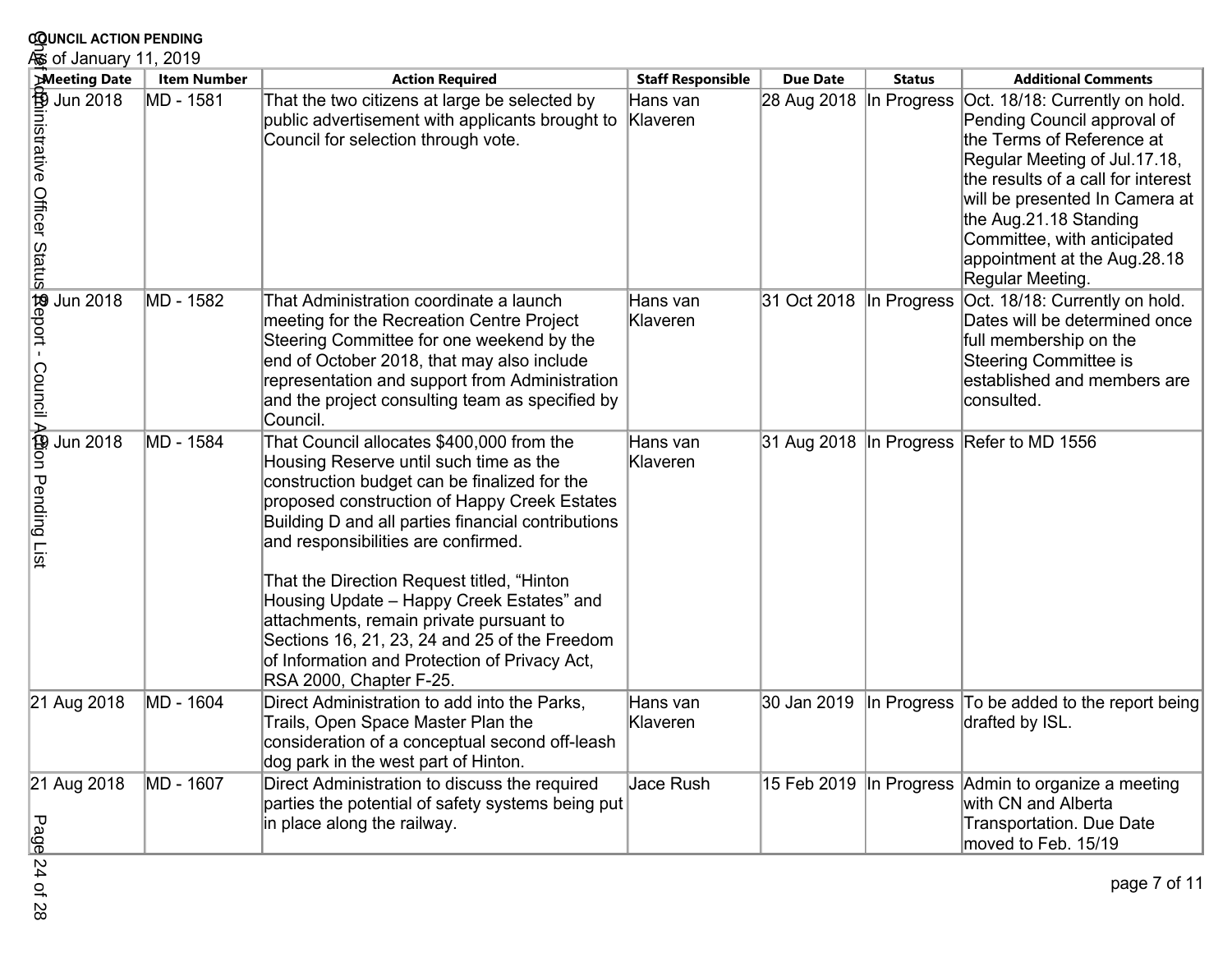| <b>COUNCIL ACTION PENDING</b>                                 |                    |                                                                                                                                                                                                                                                                                                                                                                                                                                     |                          |                         |               |                                                                                                                                                                                                          |
|---------------------------------------------------------------|--------------------|-------------------------------------------------------------------------------------------------------------------------------------------------------------------------------------------------------------------------------------------------------------------------------------------------------------------------------------------------------------------------------------------------------------------------------------|--------------------------|-------------------------|---------------|----------------------------------------------------------------------------------------------------------------------------------------------------------------------------------------------------------|
| ⁄ெக் of January 11, 2019                                      |                    |                                                                                                                                                                                                                                                                                                                                                                                                                                     |                          |                         |               |                                                                                                                                                                                                          |
| <b>Meeting Date</b>                                           | <b>Item Number</b> | <b>Action Required</b>                                                                                                                                                                                                                                                                                                                                                                                                              | <b>Staff Responsible</b> | <b>Due Date</b>         | <b>Status</b> | <b>Additional Comments</b>                                                                                                                                                                               |
| Sep 2018<br>Sep 2018<br>Sep 2018                              | MD - 1626          | That Council direct Administration to proceed<br>with the offer to purchase lands for \$1,000,000<br>las discussed In Camera.                                                                                                                                                                                                                                                                                                       | Carla Fox                | 28 Feb 2019             |               | In Progress Borrowing bylaw waiting period<br>expires on December 20,<br>2019, at which point<br>Administration will proceed with<br>the purchasing process.                                             |
| Officer Status Report<br>Oct 2018                             | MD - 1635          | That Council direct Administration to apply for<br>grant funding that will support development of<br>social and affordable housing on the privately-<br>owned lands that the Town of Hinton has<br>recently Offered to<br>Purchase.                                                                                                                                                                                                 | Hans van<br>Klaveren     |                         |               | 31 Dec 2018 In Progress In coordination with Evergreens<br>a preliminary grant application<br>has been submitted in October<br>2018 to Alberta Senior<br>Housing. Town supported<br>application process. |
| Souncil Action Pending<br>Oct 2018<br>$\overline{\text{isi}}$ | MD - 1637          | That Town Council authorizes the Interim Chief Martin Taylor<br>Administrative Officer to advise the Town's legal<br>advisor to proceed with the direction as<br>discussed in camera.<br>That the Request for Decision titled, "Town of<br>Hinton - Waterline Contract" remain private<br>pursuant to Sections 16, 21, 23, 24, 25 and 27<br>of the Freedom of Information and Protection of<br>Privacy Act, RSA 2000, Chapter F-25. |                          | 31 Dec 2018 In Progress |               |                                                                                                                                                                                                          |
| 11 Oct 2018                                                   | MD - 1642          | Direct Administration to bring back to Regular<br>Council prior to December 31, 2018 the key<br>deliverables of an RFP and budget implications<br>to retain a Rec Centre Project Manager.                                                                                                                                                                                                                                           | Hans van<br>Klaveren     |                         |               | 31 Dec 2018 In Progress RFQ and RFP are being<br>prepared DR Report will be<br>presented in January 15<br><b>Standing Committee Meeting</b>                                                              |
| 11 Oct 2018                                                   | MD - 1643          | Direct Administration to come back with<br>Recreation Centre Project funding plan options<br>by the end of December 31, 2018.                                                                                                                                                                                                                                                                                                       | Hans van<br>Klaveren     |                         |               | 31 Dec 2018 In Progress In-camera item at January 15<br><b>Standing Committee Meeting</b>                                                                                                                |
| 11 Oct 2018                                                   | MD - 1644          | Direct Administration to schedule a priorities<br>and vision meeting subsequent to the hiring of a Klaveren<br>Rec Centre Project Manager.                                                                                                                                                                                                                                                                                          | Hans van                 |                         |               | 31 Dec 2018 In Progress Upon hiring PM in first quarter<br>2019 a meeting will be<br>scheduled                                                                                                           |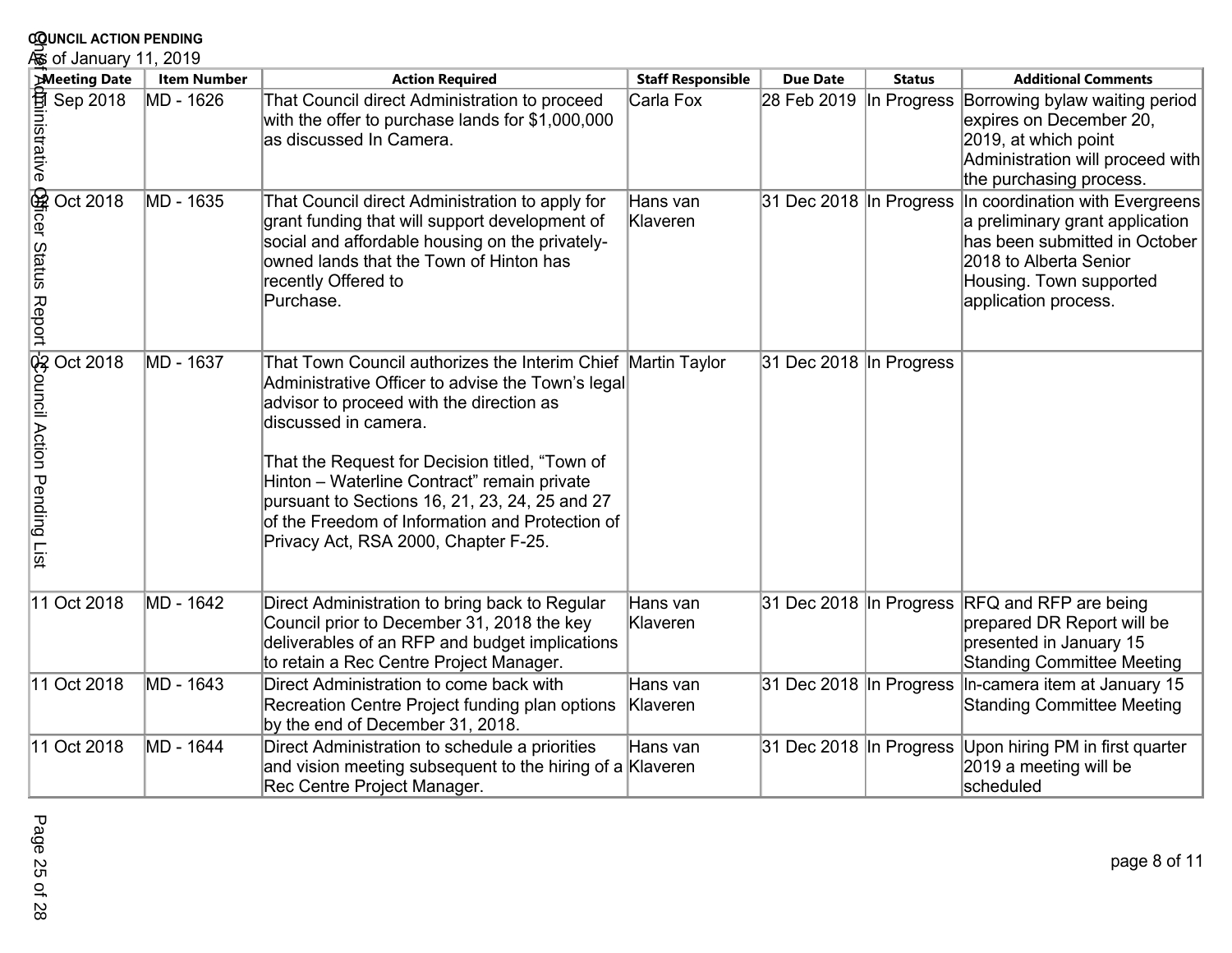| <b>COUNCIL ACTION PENDING</b>                                                                                                                                            |                    |                                                                                                                                                                                                                                                                                                                                                                                                                                                                                                   |                          |                         |               |                                                                                                                               |
|--------------------------------------------------------------------------------------------------------------------------------------------------------------------------|--------------------|---------------------------------------------------------------------------------------------------------------------------------------------------------------------------------------------------------------------------------------------------------------------------------------------------------------------------------------------------------------------------------------------------------------------------------------------------------------------------------------------------|--------------------------|-------------------------|---------------|-------------------------------------------------------------------------------------------------------------------------------|
| க் of January 11, 2019                                                                                                                                                   |                    |                                                                                                                                                                                                                                                                                                                                                                                                                                                                                                   |                          |                         |               |                                                                                                                               |
| <b>Meeting Date</b>                                                                                                                                                      | <b>Item Number</b> | <b>Action Required</b>                                                                                                                                                                                                                                                                                                                                                                                                                                                                            | <b>Staff Responsible</b> | <b>Due Date</b>         | <b>Status</b> | <b>Additional Comments</b>                                                                                                    |
| <b>Expeding Date</b><br><b>Expeding Oct 2018</b><br><b>Expeding Data</b><br><b>Expeding Data</b><br><b>Expeding Data</b><br><b>Expeding Data</b><br><b>Expeding Data</b> | MD - 1647          | Public Transit System Review - direct<br>Administration to bring a report to Council<br>before the end of the second quarter of 2019<br>with a Request for Decision that includes<br>implementation of recommendations in the<br>report as directed.                                                                                                                                                                                                                                              | Hans van<br>Klaveren     | 30 Jun 2019             | In Progress   |                                                                                                                               |
| Status Report -                                                                                                                                                          | MD - 1648          | Hinton Youth Advisory Council - That Section<br>4.2 the term "Hinton" be replaced with "the<br>Hinton Community".<br>That Council refer the bylaw to a Standing<br>Committee meeting for further deliberation.                                                                                                                                                                                                                                                                                    | Carla Fox                | 13 Nov 2018 In Progress |               | J. Altrogge is working on this<br>initiative and bringing revised<br>Terms of Reference document<br>to Council in early 2019. |
| <b>Cancil Action</b><br>Nov 2018                                                                                                                                         | MD - 1656          | Administration to bring forward a Request for<br>Decision at the Regular Meeting of Council on<br>January 22, 2019 outlining a recommended<br>Beaver Boardwalk Concept Design to be taken<br>through detailed design and tender ready.                                                                                                                                                                                                                                                            | Hans van<br>Klaveren     | 22 Jan 2019             | In Progress   |                                                                                                                               |
| <b>Rending List</b><br>Nov 2018                                                                                                                                          | MD - 1679          | Administration to bring the Economic<br>Development Strategy and Action Plan to a<br>January 2019 Regular Council Meeting,<br>including resource options, for decision<br>regarding the adoption of the plan.                                                                                                                                                                                                                                                                                     | Martin Taylor            | 31 Jan 2019             | Pending       |                                                                                                                               |
| 04 Dec 2018                                                                                                                                                              | MD - 1685          | Proceed with the offer to purchase Plan 182<br>1995, Block 30, Lots 1 and 2, Plan 182 1997,<br>Block 10, Lot 4 and Plan 182 1998, Block 23,<br>Lot 14 from J. McMillan Equities Ltd. at the price<br>with terms / conditions as previously circulated<br>and reviewed by Council In-Camera.<br>Direct Administration to move forward with the<br>required borrowing for the land purchase<br>following Debenture Bylaw No. 1127 once the<br>30-day petition period is up on December 20,<br>2018. | Carla Fox                |                         |               | 31 Dec 2018 In Progress Action is being taken by<br>Administration to finalize the<br>purchase.                               |
| Page                                                                                                                                                                     |                    |                                                                                                                                                                                                                                                                                                                                                                                                                                                                                                   |                          |                         |               |                                                                                                                               |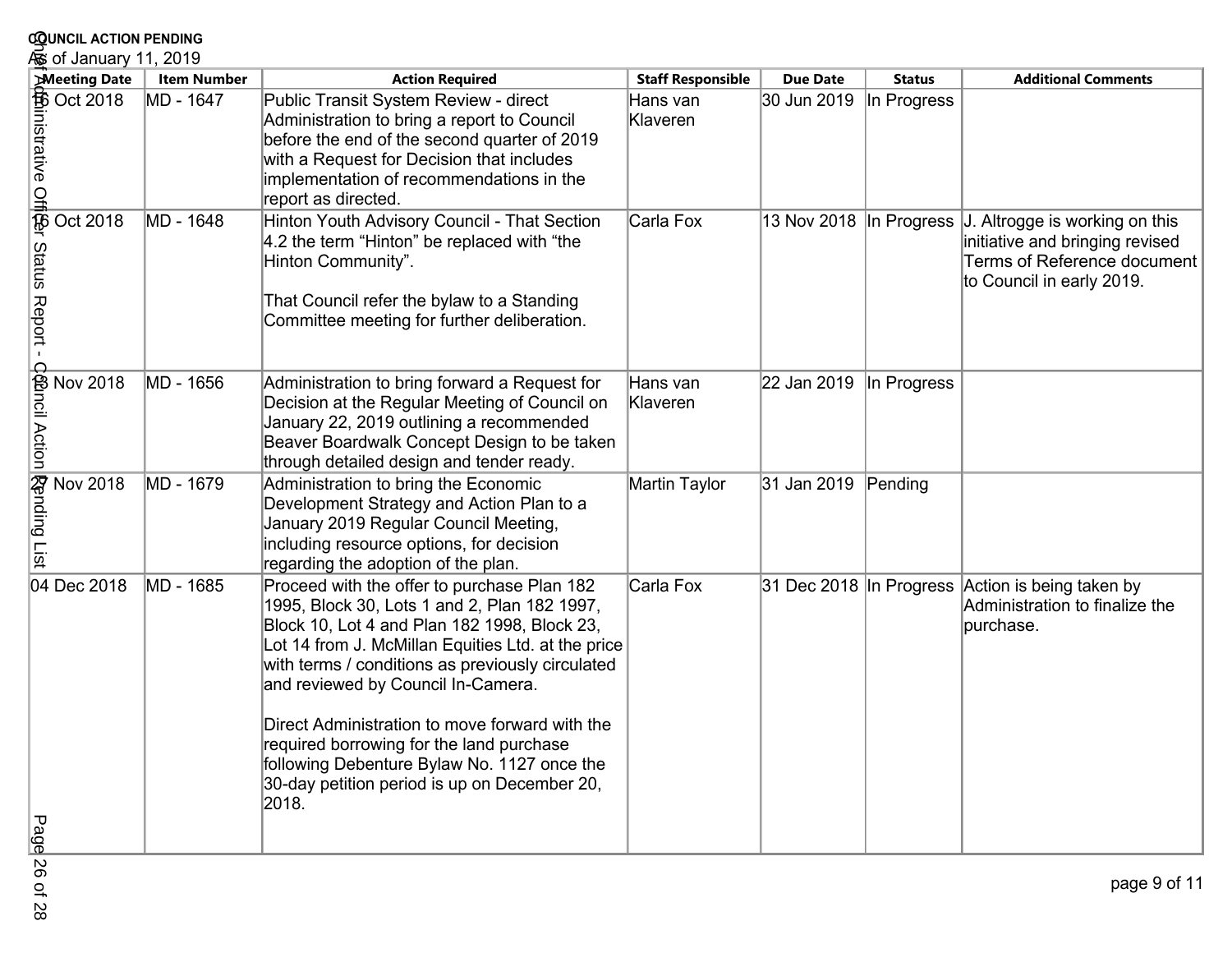| <b>COUNCIL ACTION PENDING</b>                                  |                    |                                                                                                                                                                                                                                     |                          |                         |               |                                                                                                                                                                                                                                                                                                                                                                                                           |
|----------------------------------------------------------------|--------------------|-------------------------------------------------------------------------------------------------------------------------------------------------------------------------------------------------------------------------------------|--------------------------|-------------------------|---------------|-----------------------------------------------------------------------------------------------------------------------------------------------------------------------------------------------------------------------------------------------------------------------------------------------------------------------------------------------------------------------------------------------------------|
| க் of January 11, 2019<br><b>Meeting Date</b>                  | <b>Item Number</b> | <b>Action Required</b>                                                                                                                                                                                                              | <b>Staff Responsible</b> | <b>Due Date</b>         | <b>Status</b> | <b>Additional Comments</b>                                                                                                                                                                                                                                                                                                                                                                                |
| 位inistrative<br>Dec 2018                                       | MD - 1686          | Bring back alternatives to be used to replace<br>the logs in benches and structures in the first<br>quarter of 2019.                                                                                                                | Hans van<br>Klaveren     | 31 Mar 2019             | In Progress   |                                                                                                                                                                                                                                                                                                                                                                                                           |
| Dec 2018<br>Officer Status Report - Coundil Actio Pending List | MD - 1688          | Direct Administration to remove the chiller line<br>item from the Capital Budget and place<br>\$700,000 in the Infrastructure reserves.                                                                                             | Carla Fox                |                         |               | 31 Dec 2018 In Progress A report is being brought<br>forward by the Infrastructure<br>Services Department to give<br>further detail on this project as<br>proposed. This expenditure<br>has been removed from the<br>current 2019 Capital Budget<br>approved by Council<br>December 18th. Final<br>consideration must be given<br>and a possible amendment to<br>the Capital Budget may need to<br>occur. |
|                                                                | MD - 1689          | Administration to bring back a Chiller report to<br>Council in the first quarter of 2019.                                                                                                                                           | Jace Rush                | 31 Mar 2019 Pending     |               |                                                                                                                                                                                                                                                                                                                                                                                                           |
| Dec 2018                                                       | MD - 1691          | Administration to reduce Facility Operations<br>within Infrastructure Services to \$1,149,383<br>(from \$1,166,199).<br>That this motion be referred to Administration<br>for clarification.                                        | Carla Fox                | 31 Dec 2018 In Progress |               | Further investigation being<br>done to answer the variance<br>questions from Council.                                                                                                                                                                                                                                                                                                                     |
| 11 Dec 2018                                                    | MD - 1692          | Administration to reduce the operational<br>allocations variance line 2-100 Salaries, Wages<br>& Benefits to \$563,716.                                                                                                             | Carla Fox                | 31 Dec 2018 Pending     |               |                                                                                                                                                                                                                                                                                                                                                                                                           |
| 18 Dec 2018                                                    | MD - 1695          | Direct Administration to partner with the<br>Chamber of Commerce for a beer and blue<br>jeans to be hosted at our Town Hall in 2019.<br>Additionally, will also include a maximum \$400<br>budget from the General Governance fund. | Martin Taylor            | 31 Dec 2019 Pending     |               |                                                                                                                                                                                                                                                                                                                                                                                                           |